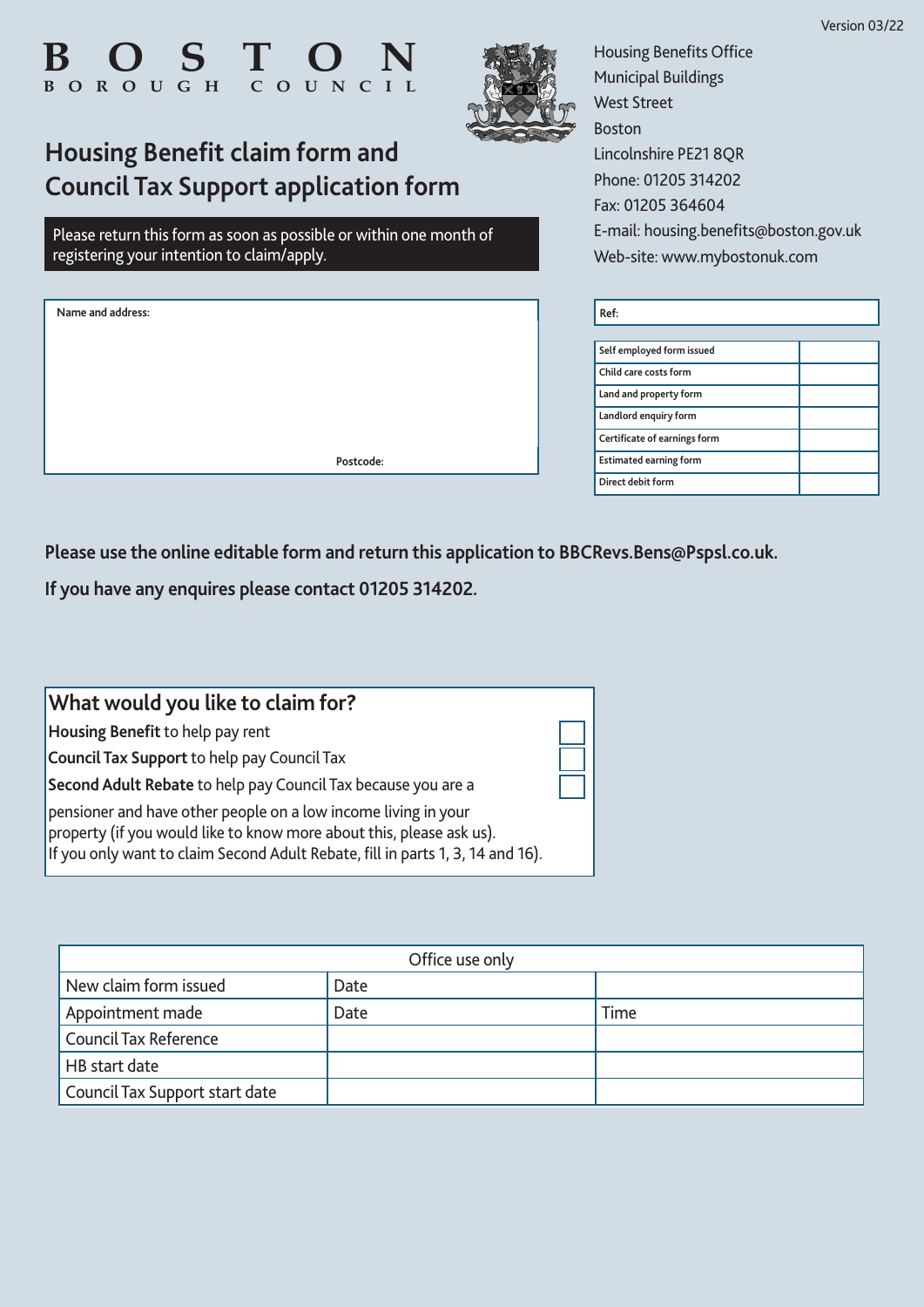### **Privacy Notice Council Tax, Council Tax Support and Housing Benefit**

Your privacy is very important to Boston Borough Council. We are the Data Controller responsible for looking after the information you provide. Further information regarding Data Protection including who to contact and our retention periods can be found on our website at www. mybostonuk.com

### **How we will use your information**

The council uses your personal information in order to administer and enforce council tax under the Local Government Finance Act 1992 and its associated regulations.

The council uses your personal information in order to administer its council tax support scheme under S13A and Schedule 1a of the Local Government Finance Act 1992 and its associated Regulations.

The council uses your personal information in order to administer the Housing Benefit scheme under the Social Security Administration Act 1992 and the Welfare Reform Act (WRA) 2012.

The council has a duty to protect public funds it administers and may use information held about you for all lawful purposes, including but not limited to the

- prevention and detection of fraud,
- matching council tax data with electoral registration records and
- protecting public funds in investigating misuse of public money

This council is required by law to participate in the National Fraud Initiative (NFI) data matching exercises. Housing benefit, council tax and council tax support information may be provided to the Cabinet Office for NFI purposes and will be used for cross-system and cross-authority comparison for the prevention and detection of fraud.

We may pass the information to other agencies or organisations such as the Department of Work and Pensions and HM Revenues and Customs as allowed by law. We may check information you have provided or information about you that someone else has provided with other information we hold. We may also get information about you from certain third parties or give them information to ensure the information is accurate and to prevent/detect crime and protect public funds.

The council may also use the service of approved companies/organisations to check and process claims and applications.

The council will share information with pension providers, landlords and any other organisation where it is in the interest of the customer.

A list of organisations, companies and 3rd parties we work with can be found on our website at www.boston.gov.uk.

This council will also use the information for the purpose of performing any of its statutory enforcement duties. The council may also share this information with other bodies responsible for detecting and preventing fraud or auditing and administering public funds where required to by law.

We will not disclose your personal information to third parties for marketing purposes and we will not use your personal data in a way which may cause you harm.

If you have any concerns regarding the use of your information you can contact the Councils Data Protection Officer on 01205 314368, if you are not then satisfied then you have a right to contact the Information Commissionaires Office whose details are at www.ico.org.uk.

### **Notes for filling in the claim form**

### **About this form**

The Housing Benefit and Council Tax Support application form has been specially designed to be easy to fill in. It is long, but we have to ask a lot of questions to make sure that everyone who claims gets the right amount of benefit.

You may not have to fill in all parts of the form, but you must fill in any part that is relevant to you. Every part starts with a question to help you decide if you need to fill it in.

#### **Second Adult Rebate for pension age customers**

Second Adult Rebate is Council Tax Support you can get if you share your home with someone who is not your partner, is on a low income, is 18 or over, and does not pay you rent. You can only claim this if the charge payer is of pension age.

If you are claiming Second Adult Rebate, only fill in parts 1, 3 and 14 to 16.

#### **Evidence**

We need to see evidence of some of the things you tell us about. If you are not sure if we need to see evidence of something, get in touch with us. We will tell you what we need to see. We cannot pay you benefit until we have seen the evidence we have asked for.

#### **If we award benefit or Council Tax Support**

If we decide to pay benefit, we will review your claim regularly. This may involve an unannounced visit to your home by our Visiting Officer. We may also post you a form that you should complete and return to us with all relevant supporting evidence.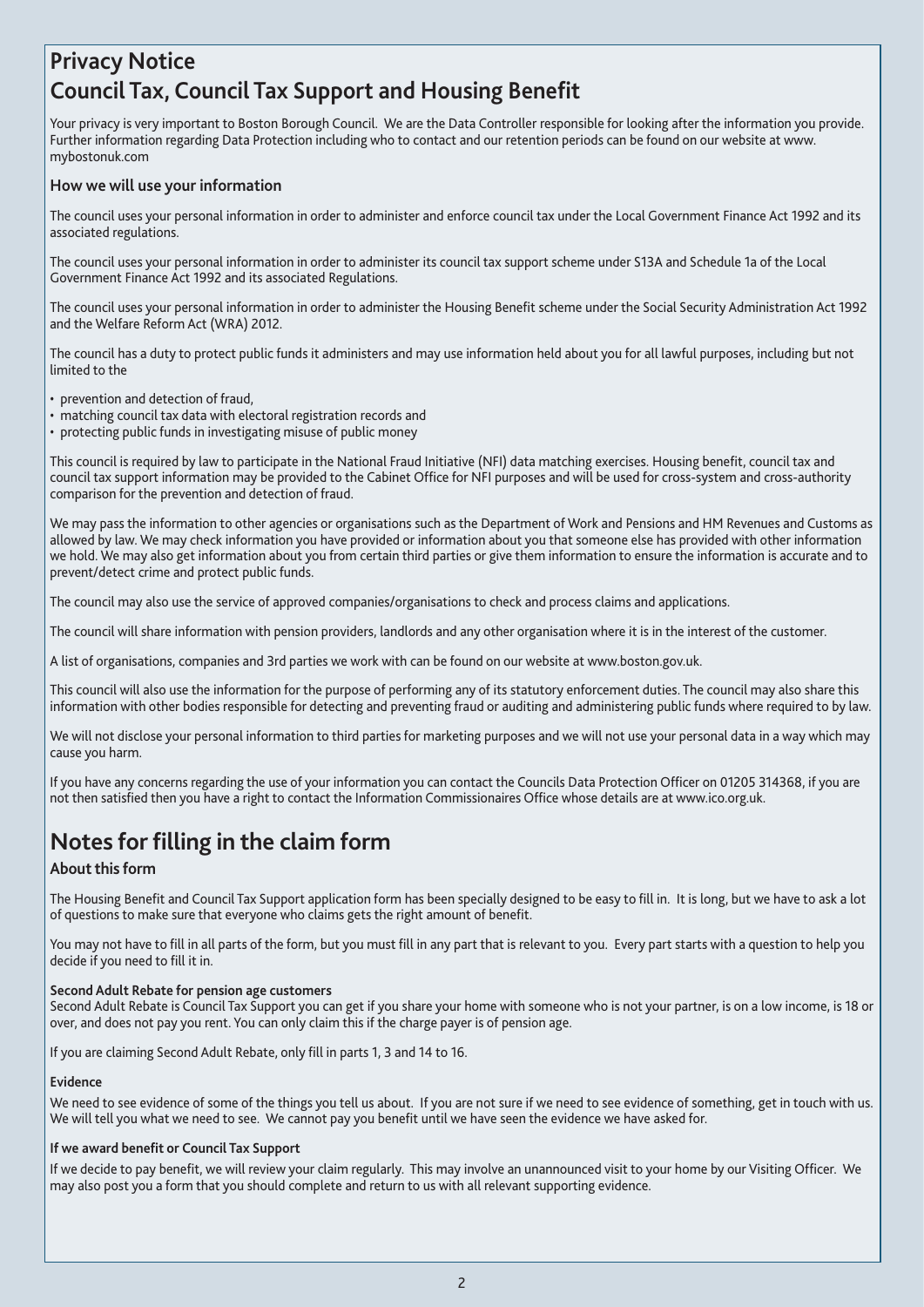| Part 1                                                                                                                                                                                                                                                  | About you and your partner                                                                                                                                     |                                                                                                                                                                                                         |
|---------------------------------------------------------------------------------------------------------------------------------------------------------------------------------------------------------------------------------------------------------|----------------------------------------------------------------------------------------------------------------------------------------------------------------|---------------------------------------------------------------------------------------------------------------------------------------------------------------------------------------------------------|
| What date did you move in to your current home?                                                                                                                                                                                                         |                                                                                                                                                                |                                                                                                                                                                                                         |
| If you have not moved in yet, when do you expect to move in?                                                                                                                                                                                            |                                                                                                                                                                |                                                                                                                                                                                                         |
| Do you have a partner who normally lives with you?                                                                                                                                                                                                      |                                                                                                                                                                | No<br>Yes                                                                                                                                                                                               |
| partnership or have a partner, you must put their details on this form.                                                                                                                                                                                 | A partner is someone (of the same or opposite sex) you live with as part of a couple, as if you were married or civil partners. If you are married, in a civil |                                                                                                                                                                                                         |
| Last name                                                                                                                                                                                                                                               | You                                                                                                                                                            | <b>Your Partner</b>                                                                                                                                                                                     |
| First names                                                                                                                                                                                                                                             |                                                                                                                                                                |                                                                                                                                                                                                         |
| Any other last names you may have used                                                                                                                                                                                                                  |                                                                                                                                                                |                                                                                                                                                                                                         |
| Title (Mr, Mrs, Ms, Miss, Dr, Rev)                                                                                                                                                                                                                      |                                                                                                                                                                |                                                                                                                                                                                                         |
| Date of birth                                                                                                                                                                                                                                           |                                                                                                                                                                |                                                                                                                                                                                                         |
| National Insurance number<br>You can find this on payslips or letters from<br>the DWP or the tax office. We cannot<br>normally decide your claim if we do not<br>have your National Insurance number.                                                   | Number<br>Letter<br>Letter<br>If you do not have a National Insurance<br>number, tick this box                                                                 | <b>Number</b><br>Letter<br>Letter<br>If you do not have a National Insurance<br>number, tick this box                                                                                                   |
|                                                                                                                                                                                                                                                         | If you are waiting to be allocated a National<br>Insurance number, tick this box                                                                               | If you are waiting to be allocated a National<br>Insurance number, tick this box                                                                                                                        |
|                                                                                                                                                                                                                                                         | Male<br>Female                                                                                                                                                 | Male<br>Female                                                                                                                                                                                          |
| Your daytime telephone number                                                                                                                                                                                                                           |                                                                                                                                                                |                                                                                                                                                                                                         |
| Email                                                                                                                                                                                                                                                   |                                                                                                                                                                |                                                                                                                                                                                                         |
| Preferred method of contact                                                                                                                                                                                                                             |                                                                                                                                                                |                                                                                                                                                                                                         |
| If you have moved home in the last 12<br>months, tell us your last address                                                                                                                                                                              |                                                                                                                                                                |                                                                                                                                                                                                         |
|                                                                                                                                                                                                                                                         | Postcode                                                                                                                                                       | Postcode                                                                                                                                                                                                |
|                                                                                                                                                                                                                                                         | We need to see at least two original documents as proof of your identity and your partner's identity (if you have one). We will accept documents such as       |                                                                                                                                                                                                         |
| a passport;<br>$\bullet$<br>a driving licence;<br>٠<br>a letter from Jobcentre Plus;<br>$\bullet$<br>a letter from the Department for Work and Pensions;<br>$\bullet$<br>a letter from your social worker or doctor;<br>٠<br>a P45 or P60;<br>$\bullet$ | a birth certificate;<br>$\bullet$<br>$\bullet$<br>a marriage certificate;<br>$\bullet$                                                                         | two recent bank or building society statements;<br>a gas, electricity or water bill;<br>a letter from HM Revenue and Customs;<br>a letter from The Pension Service; or<br>a letter from your solicitor. |
| as:<br>a National Insurance number card (RD3);<br>$\bullet$<br>a letter from the Department for Work and Pensions;<br>$\bullet$<br>a P45 or P60;                                                                                                        | We need to see one original document as proof of National Insurance number for you and your partner (if you have one). We will accept documents such           | payslips or salary slips;<br>a letter from HM Revenue and Customs; or<br>a letter from The Pension Service.                                                                                             |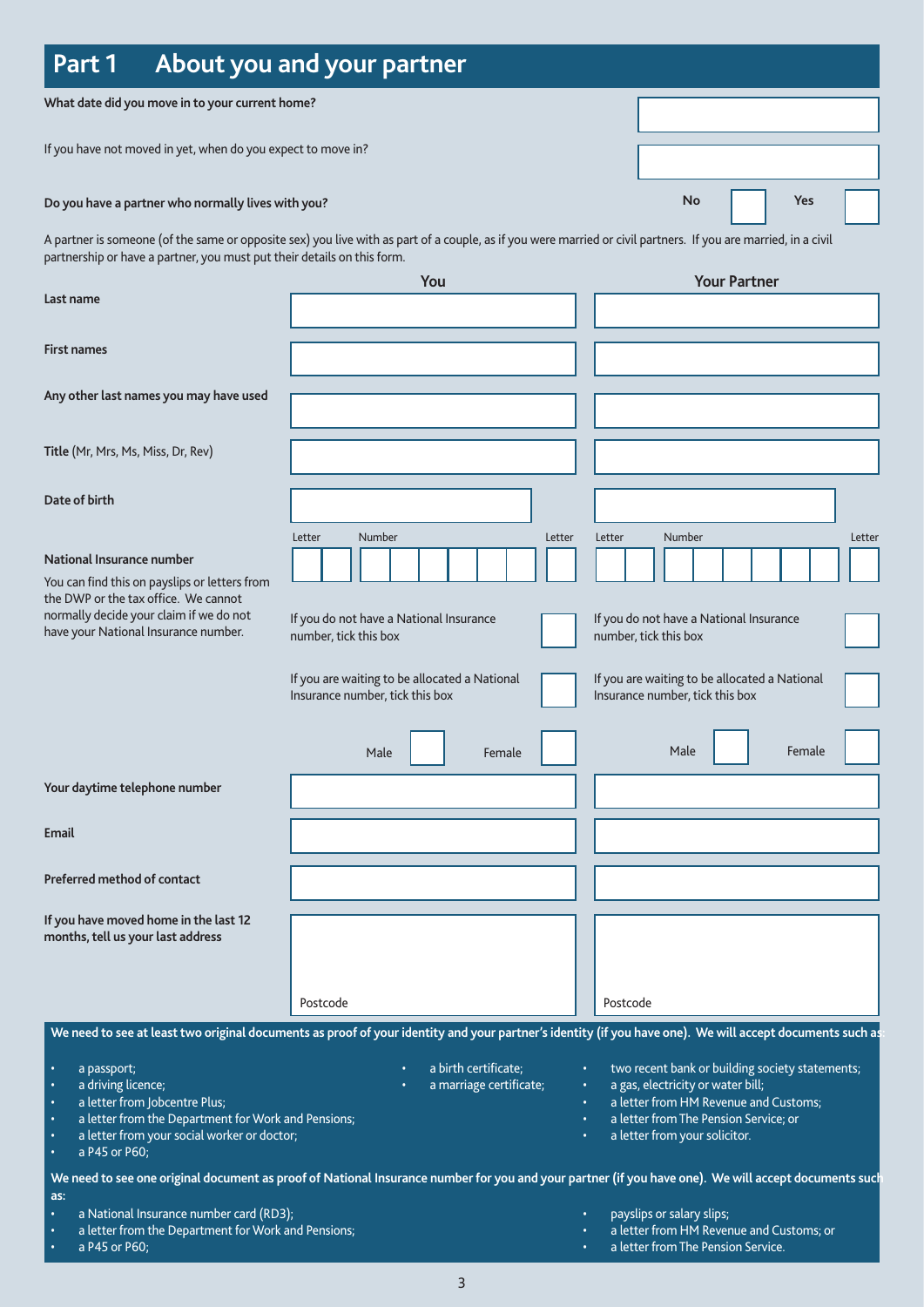# **Part 1 About you and your partner (continued)**

|                                                                                                                                             | You                                                                                        | Your partner                                                                                |
|---------------------------------------------------------------------------------------------------------------------------------------------|--------------------------------------------------------------------------------------------|---------------------------------------------------------------------------------------------|
| Have you or your partner claimed<br><b>Housing Benefit or Council Tax Support</b><br>before?                                                | No<br>Yes<br>When did you last claim?                                                      | No<br><b>Yes</b><br>When did they last claim?                                               |
|                                                                                                                                             |                                                                                            |                                                                                             |
|                                                                                                                                             | What address did you claim for?                                                            | What address did they claim for?                                                            |
|                                                                                                                                             | Postcode                                                                                   |                                                                                             |
| Have you or your partner come to live                                                                                                       | <b>No</b>                                                                                  | No                                                                                          |
| in England, Northern Ireland, Scotland,<br>Wales, the Republic of Ireland, the<br>Channel Islands or the Isle of Man?                       | If yes, when?<br>Yes                                                                       | If yes, when?<br>Yes                                                                        |
| From what date?                                                                                                                             |                                                                                            |                                                                                             |
| What nationality are you and your<br>partner?                                                                                               |                                                                                            |                                                                                             |
| If you or your partner's nationality is<br>not British, on what date did you or your<br>partner last enter and apply to stay in<br>the UK?  |                                                                                            |                                                                                             |
| Are you or your partner an EEA national?                                                                                                    | No                                                                                         | No                                                                                          |
| Have you or your partner applied to the<br><b>European Settlement Scheme?</b>                                                               | Yes<br>No<br>If yes, have you been granted Settled<br>Yes<br>Status or Pre-settled status? | Yes<br>No<br>If yes, have they been granted Settled<br>Yes<br>Status or Pre-settled status? |
| Are you or your partner in hospital at the<br>moment?                                                                                       | No                                                                                         | No                                                                                          |
|                                                                                                                                             | When did you go in?<br>Yes                                                                 | When did you go in?<br>Yes                                                                  |
|                                                                                                                                             |                                                                                            |                                                                                             |
|                                                                                                                                             | When will you come out (if you know this)?                                                 | When will they come out (if they know this)?                                                |
|                                                                                                                                             |                                                                                            |                                                                                             |
| Does anyone get Carer's Allowance for<br>looking after you or your partner?                                                                 | Yes<br>No                                                                                  | Yes<br>No                                                                                   |
| Have you or your partner ever claimed<br><b>Carer's Allowance?</b><br>Still tick<br>Yes if you have claimed but were not paid<br>any money. | <b>No</b><br>Yes                                                                           | Yes<br>No                                                                                   |
| Do you or your partner have a vehicle<br>from a mobility scheme?                                                                            | Yes<br><b>No</b>                                                                           | Yes<br>No                                                                                   |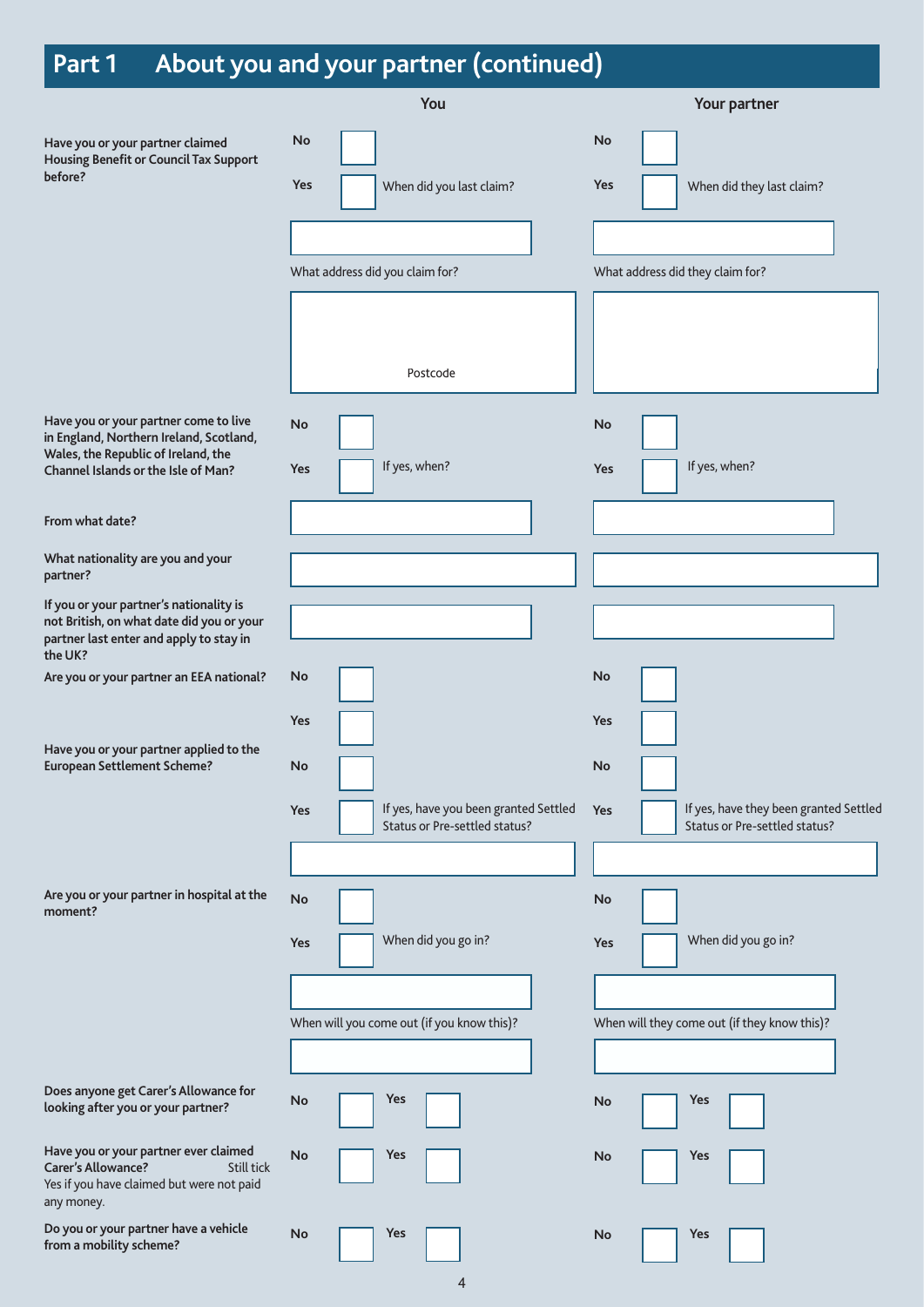# **Part 1 About you and your partner (continued)**

|                                           |             | You  |             | Your partner |
|-------------------------------------------|-------------|------|-------------|--------------|
| Are you or your partner a student?        | No          | Yes  | No          | Yes          |
| Do you/they study full time or part time? | <b>Full</b> | Part | <b>Full</b> | Part         |
| Tick if you or your partner are:          |             |      |             |              |
| an apprentice<br>$\bullet$                |             |      |             |              |
| on youth training<br>$\bullet$            |             |      |             |              |
| in legal custody<br>$\bullet$             |             |      |             |              |
| severely mentally impaired<br>$\bullet$   |             |      |             |              |
| registered blind<br>$\bullet$             |             |      |             |              |
| long-term sick or disabled<br>$\bullet$   |             |      |             |              |
|                                           |             |      |             |              |

### **Part 2 About children**

You may be able to get more benefit if there are children in your household and they are:

• under 16; or

aged 16 to 20 and in full-time further education or approved training.

| Are there any children in your<br>household?                                                                                 | Go to Part 3<br><b>No</b><br>Yes |                     |                    |  |
|------------------------------------------------------------------------------------------------------------------------------|----------------------------------|---------------------|--------------------|--|
| If there are more than three children, use a separate sheet of paper to tell us all the information we ask for on this page. |                                  |                     |                    |  |
| If you are sending a separate sheet of paper, tick this box.                                                                 |                                  |                     |                    |  |
|                                                                                                                              | <b>First child</b>               | <b>Second child</b> | <b>Third child</b> |  |
| Last name                                                                                                                    |                                  |                     |                    |  |
| Other names                                                                                                                  |                                  |                     |                    |  |
| Date of birth                                                                                                                |                                  |                     |                    |  |
| What is the child's sex?                                                                                                     | Male<br>Female                   | Male<br>Female      | Male<br>Female     |  |
| The child's relationship to you                                                                                              |                                  |                     |                    |  |
| The child's relationship to your partner                                                                                     |                                  |                     |                    |  |
| Usual address if different from yours                                                                                        |                                  |                     |                    |  |
|                                                                                                                              |                                  |                     |                    |  |
|                                                                                                                              |                                  |                     |                    |  |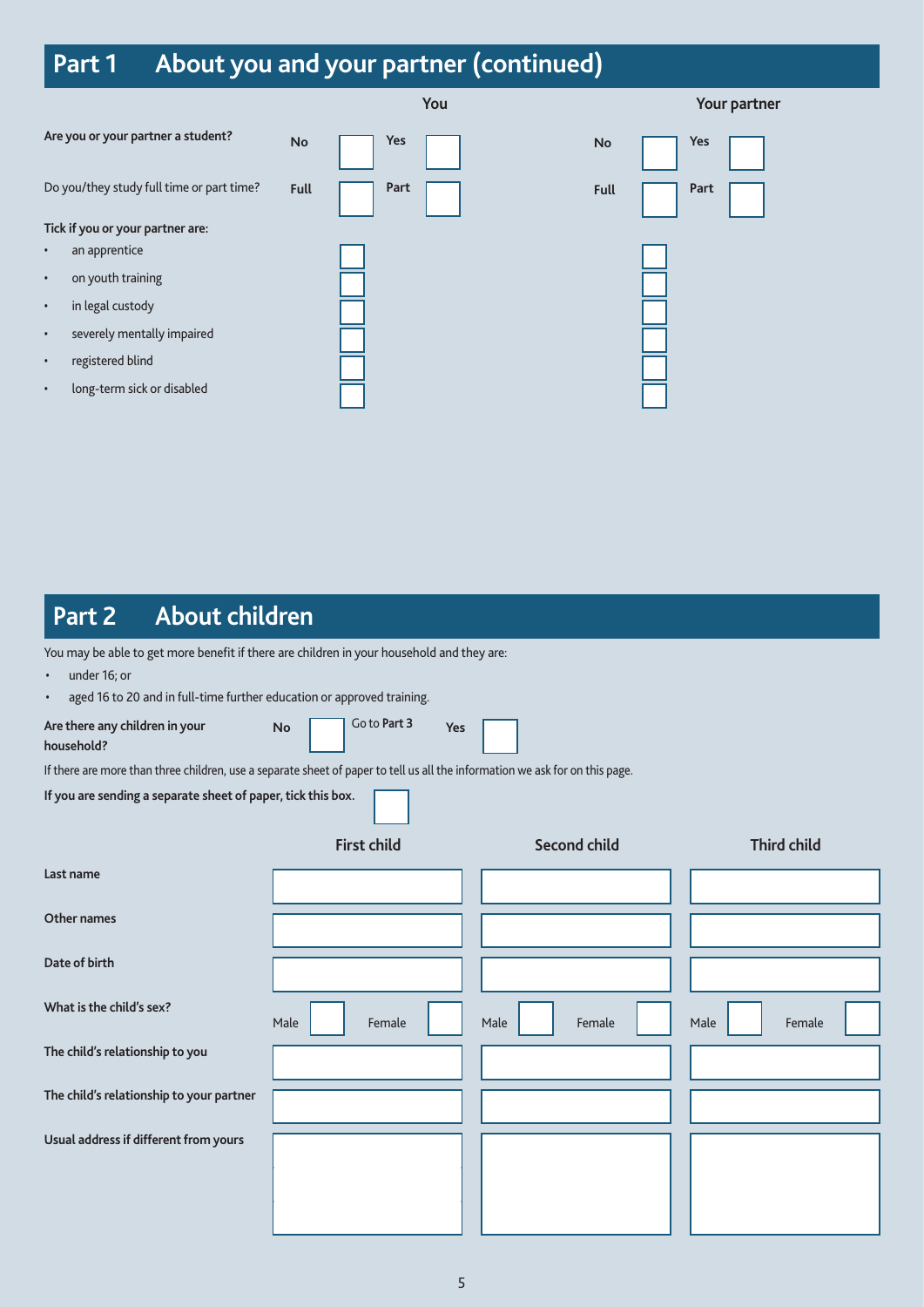### **Part 2 About children (continued)**

| Part Z                                                                                                                                                                                                                                                              | <b>ADOUT CHILDIER (CONTINUED)</b>                                                                     |                                                                                                              |                                                                                                       |
|---------------------------------------------------------------------------------------------------------------------------------------------------------------------------------------------------------------------------------------------------------------------|-------------------------------------------------------------------------------------------------------|--------------------------------------------------------------------------------------------------------------|-------------------------------------------------------------------------------------------------------|
| <b>Child Benefit number</b>                                                                                                                                                                                                                                         |                                                                                                       |                                                                                                              |                                                                                                       |
| Who gets the Child Benefit for them?<br>We need proof of this.                                                                                                                                                                                                      |                                                                                                       |                                                                                                              |                                                                                                       |
| Is the child registered blind?                                                                                                                                                                                                                                      | Yes<br>No                                                                                             | <b>No</b><br>Yes                                                                                             | Yes<br>No                                                                                             |
| Does the child get Disability Living<br>Allowance?                                                                                                                                                                                                                  | Yes<br>No                                                                                             | Yes<br><b>No</b>                                                                                             | Yes<br>No                                                                                             |
| Do you pay a registered childminder,<br>nursery or after-school club any<br>childminding costs for this child?<br>You will need to fill in a child care cost<br>form.                                                                                               | Yes<br>No<br>If yes, please tell us the name<br>and registration number of the<br>childcare provider. | Yes<br><b>No</b><br>If yes, please tell us the name<br>and registration number of the<br>childcare provider. | Yes<br>No<br>If yes, please tell us the name<br>and registration number of the<br>childcare provider. |
|                                                                                                                                                                                                                                                                     | How much do you pay a week?                                                                           | How much do you pay a week?                                                                                  | How much do you pay a week?                                                                           |
|                                                                                                                                                                                                                                                                     | £                                                                                                     | $\pmb{\mathit{f}}$                                                                                           | £                                                                                                     |
| About other people who live with you<br>Part 3<br>Do any adults usually live with you and any partner you have?<br>Go to Part 4<br>Answer all questions in this section.<br><b>No</b><br>Yes<br>By adults we mean people over 16 who nobody gets Child Benefit for. |                                                                                                       |                                                                                                              |                                                                                                       |
| Do not tell us about people who just share a hall, bathroom or toilet with you.                                                                                                                                                                                     |                                                                                                       |                                                                                                              |                                                                                                       |
| Now tell us about all the people who usually live with you and your partner.<br>If you want to tell us about more than three people, use a separate sheet of paper.                                                                                                 |                                                                                                       |                                                                                                              |                                                                                                       |
| If you are sending a separate sheet of paper, tick this box.                                                                                                                                                                                                        |                                                                                                       |                                                                                                              |                                                                                                       |
|                                                                                                                                                                                                                                                                     | <b>First person</b>                                                                                   | Second person                                                                                                | Third person                                                                                          |
| Last name                                                                                                                                                                                                                                                           |                                                                                                       |                                                                                                              |                                                                                                       |
| <b>Other names</b>                                                                                                                                                                                                                                                  |                                                                                                       |                                                                                                              |                                                                                                       |
| Date of birth                                                                                                                                                                                                                                                       |                                                                                                       |                                                                                                              |                                                                                                       |
| <b>National Insurance Number</b>                                                                                                                                                                                                                                    | Number<br>Letter<br>Letter                                                                            | Number<br>Letter<br>Letter                                                                                   | Number<br>Letter<br>Letter                                                                            |
| Their relationship to you or your partner                                                                                                                                                                                                                           |                                                                                                       |                                                                                                              |                                                                                                       |

**When did they move in?** Some examples are aunt, brother, daughter, father, grandson, grandmother, stepdaughter, joint tenant, joint owner, subtenant, lodger or friend.

**Do they get Income Support, incomebased Jobseeker's Allowance, Pension Credit, Employment and Support Allowance (income-related) or Universal Credit? No Yes No Yes No Yes**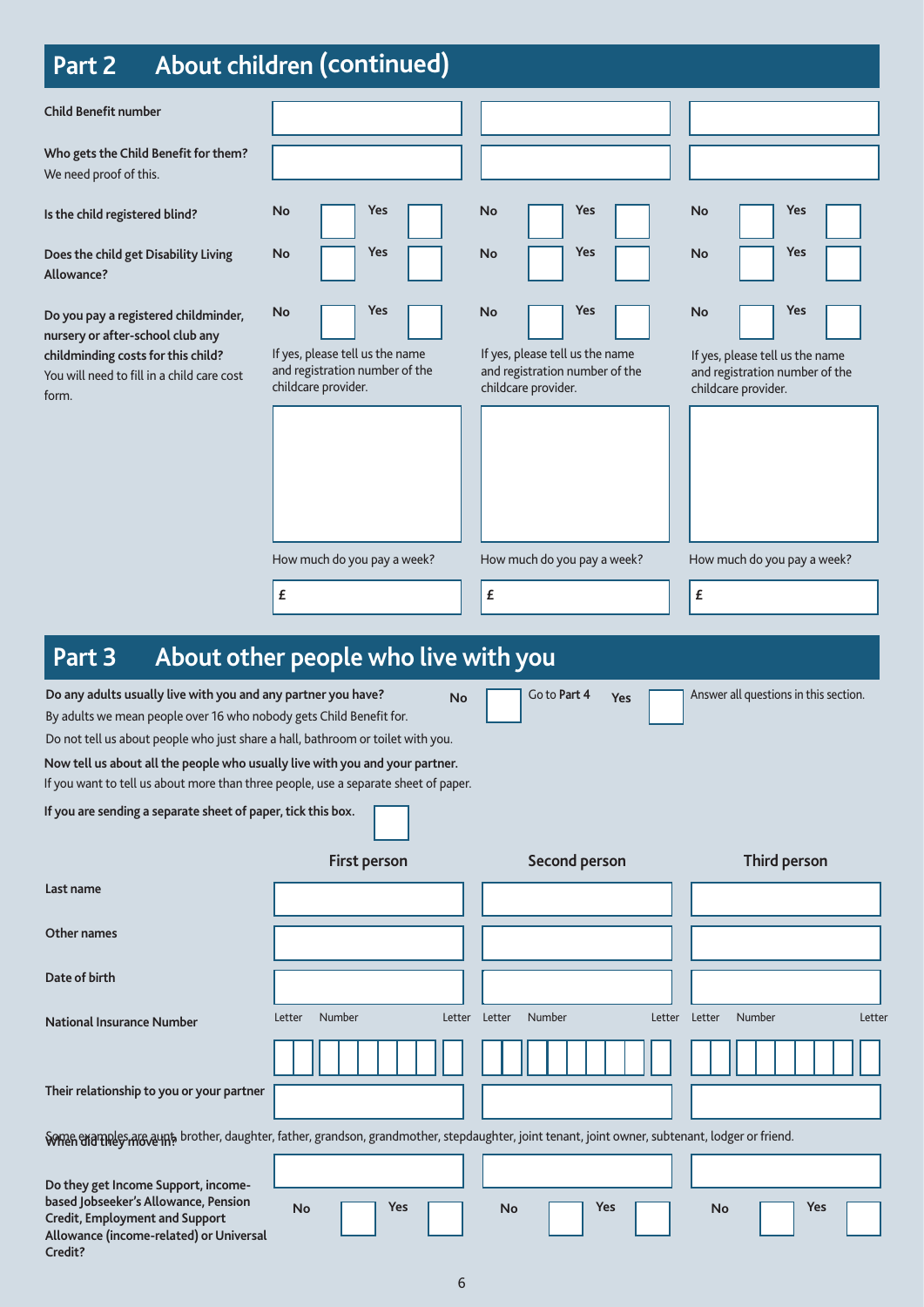# **Part 3 About other people who live with you (continued)**

|                                                                                                                       | <b>First person</b>                                      | <b>Second person</b>                                     | Third person                                             |
|-----------------------------------------------------------------------------------------------------------------------|----------------------------------------------------------|----------------------------------------------------------|----------------------------------------------------------|
| Do they get Disability Living Allowance,<br>Attendance Allowance or Personal<br>Independence Payment?                 | Yes<br><b>No</b>                                         | Yes<br><b>No</b>                                         | Yes<br><b>No</b>                                         |
| Are they registered blind?                                                                                            | Yes<br>No                                                | Yes<br>No                                                | Yes<br>No                                                |
| Are they a full-time student, a student<br>nurse, a care worker, an apprentice or on<br>youth training?               | Yes<br>No<br>If yes, tell us which.                      | Yes<br>No<br>If yes, tell us which.                      | Yes<br>No<br>If yes, tell us which.                      |
|                                                                                                                       |                                                          |                                                          |                                                          |
| Do they pay rent or money for board<br>and lodgings to you or your partner?                                           | Yes<br><b>No</b>                                         | Yes<br><b>No</b>                                         | Yes<br>No                                                |
|                                                                                                                       | If yes, how much and how often?                          | If yes, how much and how often?                          | If yes, how much and how often?                          |
|                                                                                                                       | £                                                        | £                                                        | £                                                        |
| Are they severely mentally impaired?                                                                                  | Yes<br>No                                                | Yes<br>No                                                | Yes<br>No                                                |
| Are they in legal custody at the<br>moment?                                                                           | Yes<br>No                                                | Yes<br>No                                                | Yes<br>No                                                |
|                                                                                                                       | If yes, when are they expected to<br>be released?        | If yes, when are they expected to<br>be released?        | If yes, when are they expected to<br>be released?        |
|                                                                                                                       |                                                          |                                                          |                                                          |
| Are they in hospital at the moment?                                                                                   | Yes<br>No                                                | Yes<br><b>No</b>                                         | Yes<br>No                                                |
|                                                                                                                       | If yes, when did they go in?                             | If yes, when did they go in?                             | If yes, when did they go in?                             |
|                                                                                                                       |                                                          |                                                          |                                                          |
|                                                                                                                       | When will they come out<br>(if<br>you know this)?        | When will they come out<br>(if<br>you know this)?        | When will they come out<br>(if<br>you know this)?        |
|                                                                                                                       |                                                          |                                                          |                                                          |
| Do they normally work for 16 hours or<br>more a week?                                                                 | Yes<br>No                                                | Yes<br>No                                                | <b>Yes</b><br>No                                         |
|                                                                                                                       | If yes, tell us their earnings before<br>any deductions. | If yes, tell us their earnings before<br>any deductions. | If yes, tell us their earnings before<br>any deductions. |
|                                                                                                                       | £                                                        | £                                                        | £                                                        |
| Do they have any other income?<br>This includes any benefits, allowances,<br>tax or pension credits you have not told | Yes<br><b>No</b>                                         | Yes<br>No                                                | Yes<br>No                                                |
| us about on this form and interest from<br>savings and investments.                                                   | First other type of income                               | First other type of income                               | First other type of income                               |
|                                                                                                                       | How much is it before deductions<br>and how often?       | How much is it before deductions<br>and how often?       | How much is it before deductions<br>and how often?       |
|                                                                                                                       | £                                                        | £                                                        | £                                                        |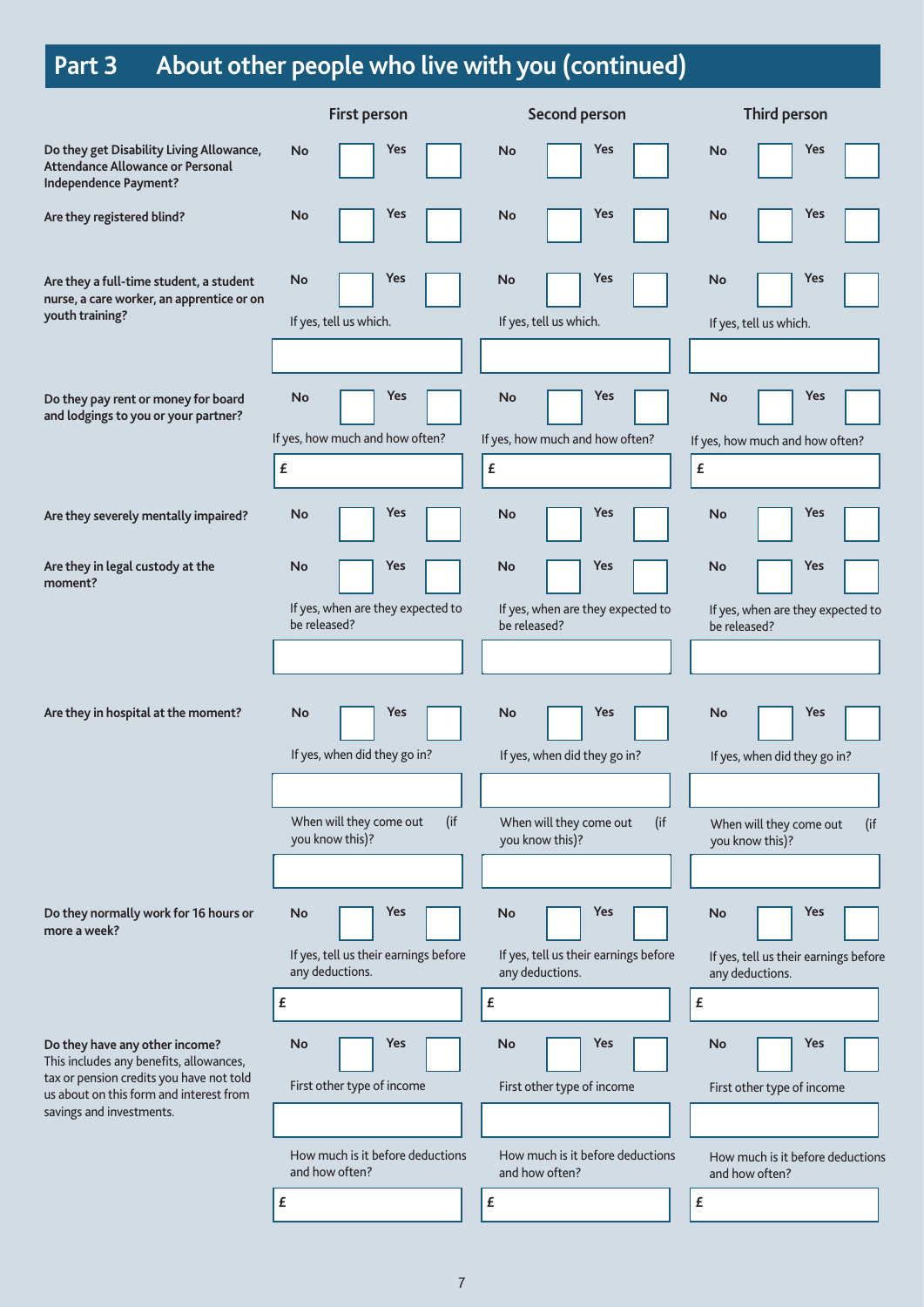# **Part 3 About other people who live with you (continued)**

|                                                                           | <b>First person</b>                                | Second person                                      | Third person                                       |
|---------------------------------------------------------------------------|----------------------------------------------------|----------------------------------------------------|----------------------------------------------------|
|                                                                           | Second other type of income                        | Second other type of income                        | Second other type of income                        |
|                                                                           |                                                    |                                                    |                                                    |
|                                                                           | How much is it before deductions<br>and how often? | How much is it before deductions<br>and how often? | How much is it before deductions<br>and how often? |
|                                                                           | £                                                  | £                                                  | £                                                  |
|                                                                           | Third other type of income                         | Third other type of income                         | Third other type of income                         |
|                                                                           |                                                    |                                                    |                                                    |
|                                                                           | How much is it before deductions<br>and how often? | How much is it before deductions<br>and how often? | How much is it before deductions<br>and how often? |
|                                                                           | £                                                  | £                                                  | £                                                  |
| ny of the people who live with you<br>ed to each other, civil partners of | Yes<br><b>No</b>                                   |                                                    |                                                    |
| other, or living together as if they<br>arried or civil partners?         | If yes, tell us their names                        | is the<br>partner of                               |                                                    |
|                                                                           | And                                                | is the<br>partner of                               |                                                    |
|                                                                           |                                                    |                                                    |                                                    |

**We must see evidence of all income and interest from savings for the people shown above.**

### **Part 4 Your circumstances**

**Are any marri each** are m

#### **Do any of the following circumstances apply to you or your partner?**

| Description of event or change               |    | Tick box that applies | You                 | Your partner                                   |
|----------------------------------------------|----|-----------------------|---------------------|------------------------------------------------|
|                                              | No | Yes                   |                     | Please tell us the date it happened or started |
| Retired                                      |    |                       |                     |                                                |
| Unemployed or made redundant<br>$\bullet$    |    |                       |                     |                                                |
| Sick and not able to work<br>$\bullet$       |    |                       |                     |                                                |
| Lone parent<br>$\bullet$                     |    |                       |                     |                                                |
| Widowed                                      |    |                       |                     |                                                |
| Separated<br>$\bullet$                       |    |                       |                     |                                                |
| Divorced                                     |    |                       |                     |                                                |
| Registered fully blind<br>$\bullet$          |    |                       |                     |                                                |
| In a residential home or nursing home        |    |                       |                     |                                                |
| Severely mentally impaired<br>$\bullet$      |    |                       |                     |                                                |
| Getting married                              |    |                       |                     |                                                |
| Increased wages<br>$\bullet$                 |    |                       |                     |                                                |
| Reduced wages<br>$\bullet$                   |    |                       |                     |                                                |
| Living together with partner<br>$\bullet$    |    |                       |                     |                                                |
| New baby or child                            |    |                       |                     |                                                |
| In prison<br>$\bullet$                       |    |                       |                     |                                                |
| Expecting a baby                             |    |                       | Date due            | Date due                                       |
| In NHS hospital as an inpatient<br>$\bullet$ |    |                       | Date first admitted | Date first admitted                            |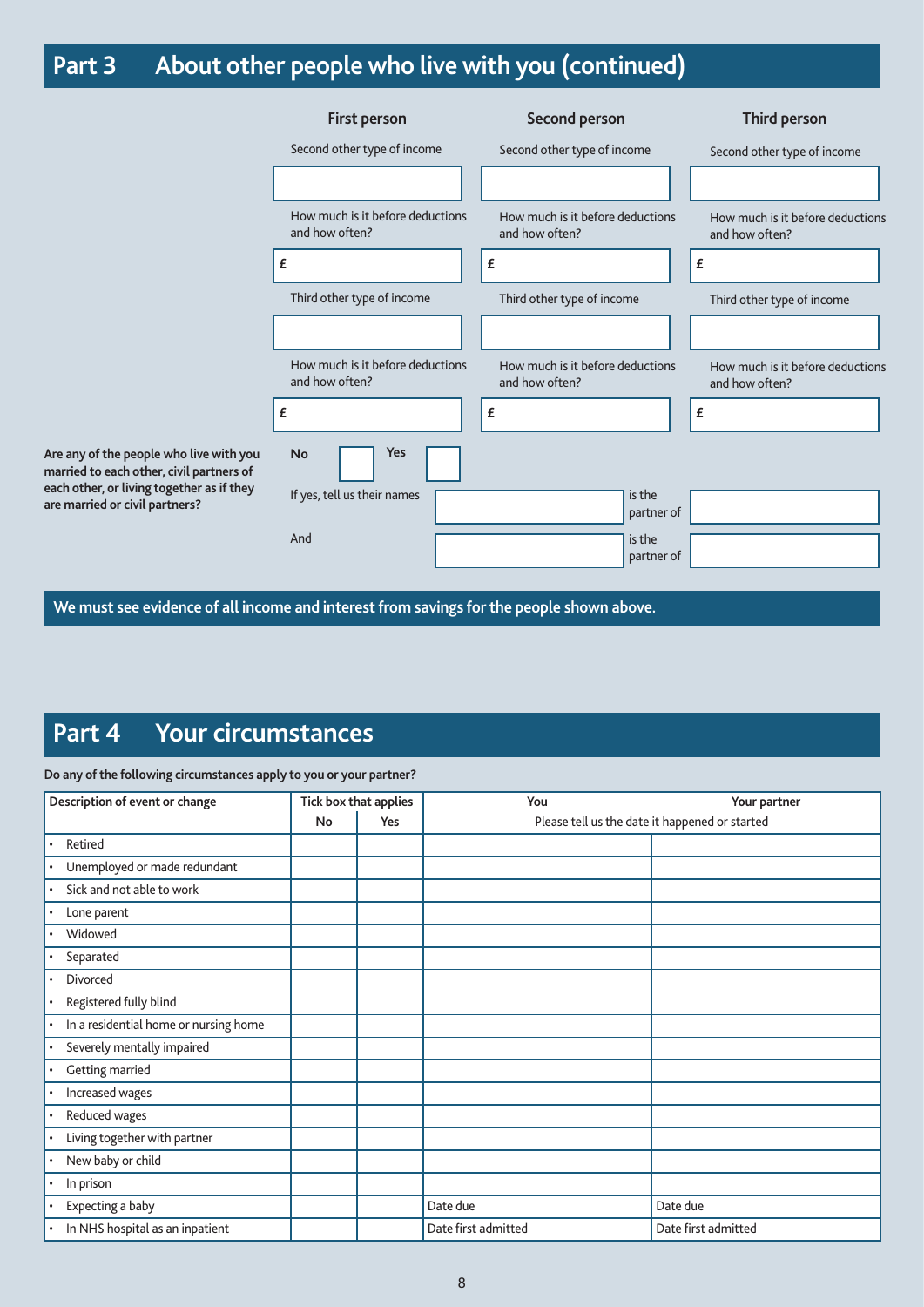## **Part 4 Your circumstances (continued)**

**Use the space below to explain any changes that have happened in the last 18 months and to describe the effect they have had on the level of income and savings for you and your family.**

| Example one | I was made redundant in January with £3,000 redundancy money, which I have been using to pay off my debts<br>while I have been signing on unemployed. My partner has gone back to work after having the baby so we are<br>getting tax credit now.               |
|-------------|-----------------------------------------------------------------------------------------------------------------------------------------------------------------------------------------------------------------------------------------------------------------|
| Example two | Since I retired in November I have had my state pension. I got £5,000 lump sum from my work pension, which<br>we are using to buy double-glazing, to change our car and to go on holiday. My wife is going to keep working to<br>bring in extra spending money. |
|             |                                                                                                                                                                                                                                                                 |
|             |                                                                                                                                                                                                                                                                 |
|             |                                                                                                                                                                                                                                                                 |
|             |                                                                                                                                                                                                                                                                 |
|             |                                                                                                                                                                                                                                                                 |

## **Part 5 About benefits, tax credits and state pensions**

| Have you or your partner deferred (put<br>off) receiving a pension?                                                                        | <b>No</b>                 |     | Yes                            | If yes, please give details |         |                |                                |              |
|--------------------------------------------------------------------------------------------------------------------------------------------|---------------------------|-----|--------------------------------|-----------------------------|---------|----------------|--------------------------------|--------------|
|                                                                                                                                            |                           |     | You                            |                             |         |                | Your partner                   |              |
| Are you or your partner getting:-<br>Income Support,<br>Income-based Jobseeker's Allowance,                                                | <b>Waiting</b><br>to hear |     |                                |                             | to hear | <b>Waiting</b> |                                |              |
| Pension Credit (Guarantee Credit),<br><b>Employment and Support Allowance</b><br>(income related)<br>or<br>Universal Credit at the moment? | No                        |     |                                |                             | No      |                |                                |              |
|                                                                                                                                            | <b>Yes</b>                |     | When did you start getting it? |                             | Yes     |                | When did you start getting it? |              |
|                                                                                                                                            |                           |     |                                |                             |         |                |                                |              |
|                                                                                                                                            |                           | Yes | How much do                    | How often is                |         | Yes            | How much do                    | How often is |
| <b>Pensions</b>                                                                                                                            |                           |     | you get?                       | it paid?                    |         |                | they get?                      | it paid?     |
| Former work's pension                                                                                                                      |                           |     | £                              |                             |         |                | £                              |              |
| Ill health pension                                                                                                                         |                           |     | £                              |                             |         |                | £                              |              |
| Industrial Injury / Disablement Pension                                                                                                    |                           |     | £                              |                             |         |                | £                              |              |
| Occupational pension                                                                                                                       |                           |     | £                              |                             |         |                | £                              |              |
| Pension Credit (Savings Credit)                                                                                                            |                           |     | £                              |                             |         |                | £                              |              |
| State retirement pension                                                                                                                   |                           |     | £                              |                             |         |                | £                              |              |
| War Disablement Pension                                                                                                                    |                           |     | £                              |                             |         |                | £                              |              |
| War Widow's or War Dependant's Pension                                                                                                     |                           |     | £                              |                             |         |                | £                              |              |
| Widowed Parent's Allowance or Widow's Pension                                                                                              |                           |     | £                              |                             |         |                | £                              |              |
| Widow's Allowance or Bereavement Allowance                                                                                                 |                           |     | £                              |                             |         |                | £                              |              |
| Widow's pension                                                                                                                            |                           |     | £                              |                             |         |                | £                              |              |
| <b>Benefits and allowances</b>                                                                                                             |                           |     |                                |                             |         |                |                                |              |
| <b>Adoption Allowance</b>                                                                                                                  |                           |     | £                              |                             |         |                | £                              |              |
| Attendance Allowance                                                                                                                       |                           |     | £                              |                             |         |                | £                              |              |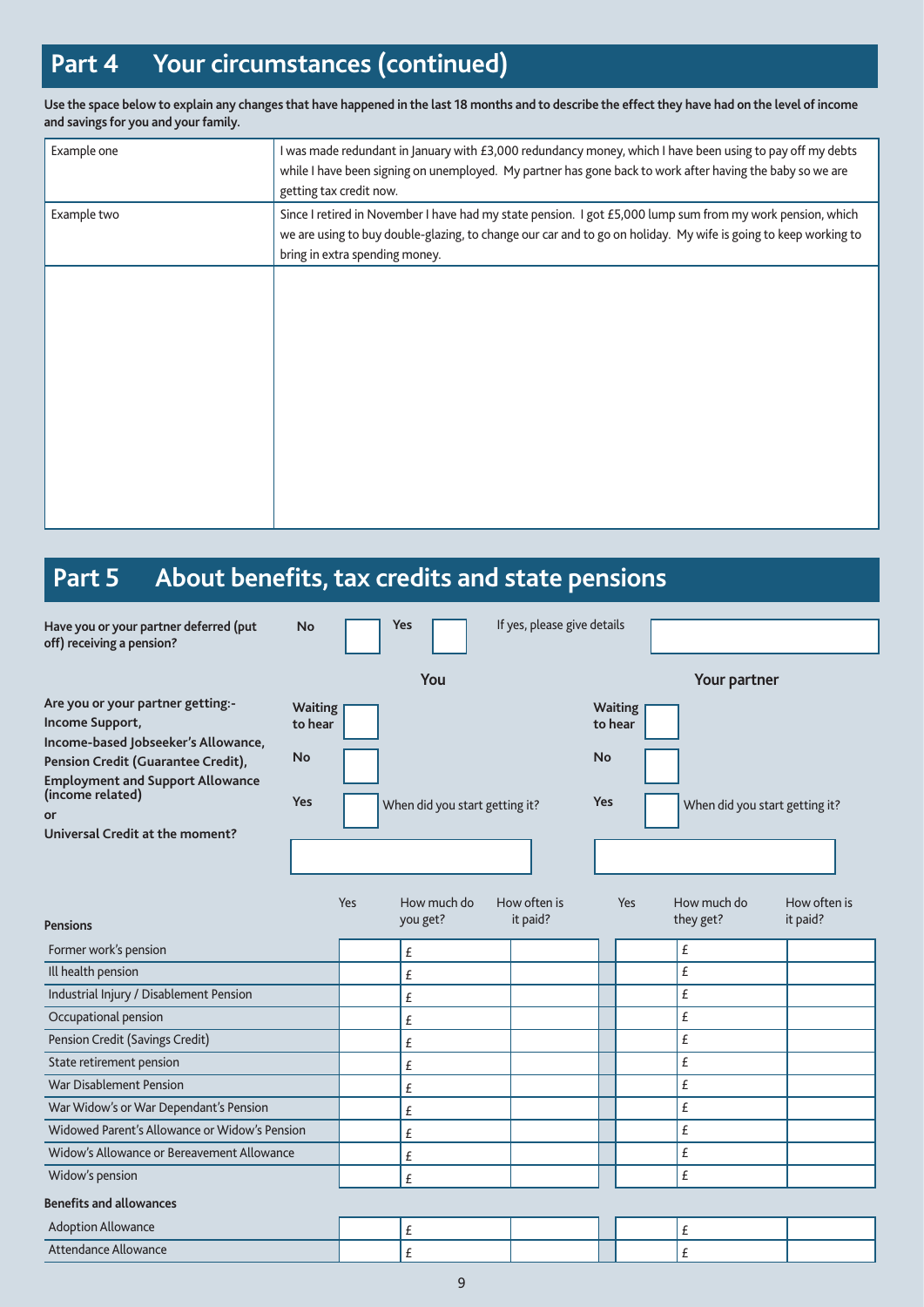### **Part 5 About benefits, tax credits and state pensions (continued)**

| Carer's Allowance                                                                                            | £      |  | £      |  |
|--------------------------------------------------------------------------------------------------------------|--------|--|--------|--|
| Child Benefit                                                                                                | £      |  | £      |  |
| Child Tax Credit                                                                                             | £      |  | £      |  |
| <b>Working Tax Credit</b>                                                                                    | £      |  | £      |  |
| Disability Living Allowance<br>Personal Independence payment:<br><b>Mobility Component</b><br>Care Component | £<br>£ |  | £<br>£ |  |
| <b>Disabled Persons Tax Credit</b>                                                                           | £      |  | £      |  |
| Employment and Support Allowance - contribution<br>based                                                     | £      |  | £      |  |
| Exceptionally Severe Disablement Allowance                                                                   | £      |  | £      |  |
| <b>Fostering Allowance</b>                                                                                   | £      |  | £      |  |
| <b>Guardian's Allowance</b>                                                                                  | £      |  | £      |  |
| Jobseekers - contribution-based                                                                              | £      |  | £      |  |
| Maternity Allowance                                                                                          | £      |  | £      |  |
| Severe Disablement Allowance                                                                                 | £      |  | £      |  |
| Universal Credit                                                                                             | £      |  | £      |  |
| Any other benefit, pension or money from the<br>government                                                   | £      |  | £      |  |

**No Go to Part 7 Yes Answer the questions on this page.** 

partner.

Please put a line through any boxes that do not apply to you or your

### **Part 6 Income other than earnings**

**Do you or your partner have any money coming in (or expect to have some money coming in) that you have not already told us about on this form?**

You do not need to tell us about payments from the Independent Living Fund, the Eileen Trust or the Macfarlane Trust.

|                                                                                             |                    | You                     |                          |                    | Your partner             |                          |
|---------------------------------------------------------------------------------------------|--------------------|-------------------------|--------------------------|--------------------|--------------------------|--------------------------|
| Private pension one paid by                                                                 | Yes                | How much do<br>you get? | How often is<br>it paid? | Yes                | How much do<br>they get? | How often is<br>it paid? |
|                                                                                             |                    | £                       |                          |                    | £                        |                          |
| Private pension two paid by                                                                 | Next increase date |                         |                          | Next increase date |                          |                          |
|                                                                                             |                    | £                       |                          |                    | £                        |                          |
|                                                                                             | Next increase date |                         |                          | Next increase date |                          |                          |
|                                                                                             |                    |                         |                          |                    |                          |                          |
| Maintenance for you                                                                         |                    | £                       |                          |                    | £                        |                          |
| Maintenance for your child - including CSA                                                  |                    | £                       |                          |                    | £                        |                          |
| Maternity pay/paternity                                                                     |                    | £                       |                          |                    | £                        |                          |
| Payments from a charity                                                                     |                    |                         |                          |                    |                          |                          |
| Payments from boarders                                                                      |                    | £                       |                          |                    | £                        |                          |
| Pension Protection Fund Payments                                                            |                    | £                       |                          |                    | £                        |                          |
| Student grant or loan                                                                       |                    | £                       |                          |                    | £                        |                          |
| Weekly amount from letting or sub-letting part of a<br>property (lodger)                    |                    | £                       |                          |                    | £                        |                          |
| Youth Training Scheme payment or Training Credits                                           |                    | £                       |                          |                    | £                        |                          |
| Any other income, for example, redundancy or Loan<br>Protection Payments (please give name) |                    | £                       |                          |                    | £                        |                          |

**We must see evidence of any money or pension coming in before we can decide how much benefit you can get.**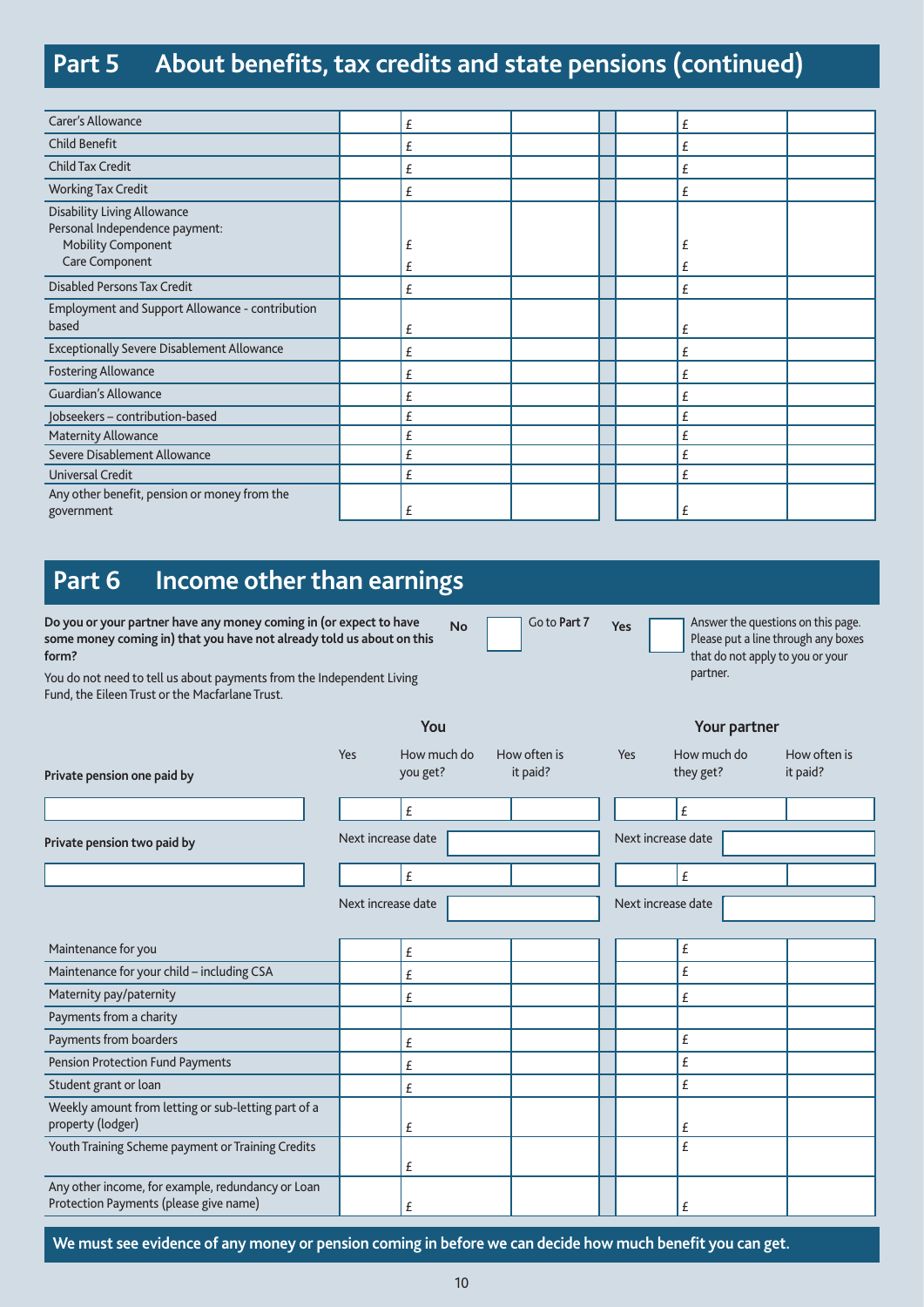# **Part 7 About working for an employer**

|                                                                                                                | You                                                                                                                                               | Your partner                                                                                                |  |  |
|----------------------------------------------------------------------------------------------------------------|---------------------------------------------------------------------------------------------------------------------------------------------------|-------------------------------------------------------------------------------------------------------------|--|--|
| Do you or your partner work for an<br>employer?                                                                | Go to Part 8<br><b>No</b>                                                                                                                         | Go to Part 8<br>No                                                                                          |  |  |
|                                                                                                                | Yes<br>Answer the questions in this part.                                                                                                         | Yes<br>Answer the questions in this part.                                                                   |  |  |
| Do you work for more than one<br>employer?                                                                     | <b>No</b>                                                                                                                                         | No                                                                                                          |  |  |
|                                                                                                                | Yes                                                                                                                                               | Yes<br>If you have more than one employer, tell us about all the employers you work for on a separate sheet |  |  |
|                                                                                                                | of paper and send it with this form. Include all the information asked for below.<br>If you are sending a separate sheet of paper, tick this box. |                                                                                                             |  |  |
|                                                                                                                |                                                                                                                                                   |                                                                                                             |  |  |
| What kind of work do you do?                                                                                   |                                                                                                                                                   |                                                                                                             |  |  |
| What is your employer's name and                                                                               |                                                                                                                                                   |                                                                                                             |  |  |
| address?                                                                                                       |                                                                                                                                                   |                                                                                                             |  |  |
|                                                                                                                | Postcode                                                                                                                                          | Postcode                                                                                                    |  |  |
| When did you start this job?                                                                                   |                                                                                                                                                   |                                                                                                             |  |  |
|                                                                                                                |                                                                                                                                                   |                                                                                                             |  |  |
| How much do you get paid before tax and<br>National Insurance are taken off?                                   | £                                                                                                                                                 | £                                                                                                           |  |  |
| How often do you get paid?                                                                                     | Every                                                                                                                                             | Every                                                                                                       |  |  |
| How are you paid?                                                                                              |                                                                                                                                                   |                                                                                                             |  |  |
| For example, in cash, by cheque or straight<br>into a bank or building society account.                        |                                                                                                                                                   |                                                                                                             |  |  |
| How many hours a week do you usually<br>work?                                                                  |                                                                                                                                                   |                                                                                                             |  |  |
| Give details of any regular overtime,<br>bonuses, commission or tips.                                          | £                                                                                                                                                 | $\pmb{\mathit{f}}$                                                                                          |  |  |
| Are you getting Sick Pay, Maternity Pay,<br>Paternity Pay or Adoption pay from your<br>employer at the moment? | No<br>Yes                                                                                                                                         | Yes<br>No                                                                                                   |  |  |
| When did it start?                                                                                             |                                                                                                                                                   |                                                                                                             |  |  |
| When do you return to work?                                                                                    |                                                                                                                                                   |                                                                                                             |  |  |
| Do you pay into a private or company<br>pension scheme?                                                        | <b>Yes</b><br>No<br>If yes, how much?                                                                                                             | Yes<br>No<br>If yes, how much?                                                                              |  |  |
|                                                                                                                | £                                                                                                                                                 | £                                                                                                           |  |  |
|                                                                                                                | How often?                                                                                                                                        | How often?                                                                                                  |  |  |
|                                                                                                                | Every                                                                                                                                             | Every                                                                                                       |  |  |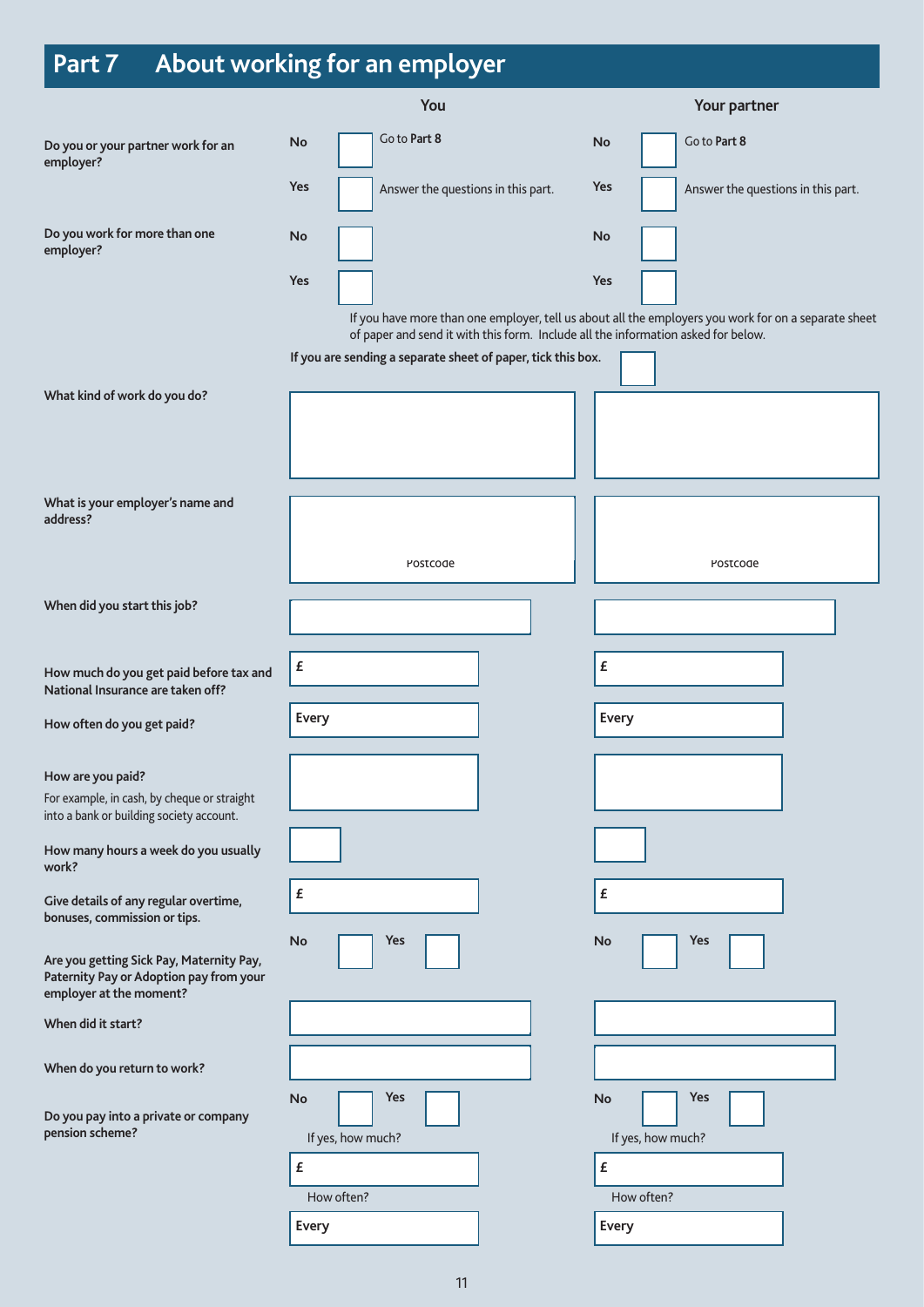### **IMPORTANT**

#### **Proof of pay we need to see**

**You need to provide proof of any pay or we cannot deal with your claim. We do not need this proof if you get Income Support or income-based Jobseeker's Allowance, Minimum Income Guarantee or Pension Credit (Guarantee Credit).** 

- **• If you are just starting work, please ask us for an estimated earning form.**
- **• If you or your partner are from the Uk and have been working for a while, we will need to see your:**
	- **last five wage slips if you are paid weekly;**
	- **last three wage slips if you are paid every two weeks;**
	- **last two wage slips if you are paid every four weeks; or**
	- **last two wage slips if you are paid monthly.**
- **• If you do not have these wage slips please ask us for a certificate of earnings form.**
- **• If you or your partner are from outside of the UK, we will need to see your wageslips that cover the last 13 weeks.**

### **Part 8 About being self-employed**

|                                                                                                                            |           | You                                                                                                                                    |           | Your partner                                                                                                                                       |
|----------------------------------------------------------------------------------------------------------------------------|-----------|----------------------------------------------------------------------------------------------------------------------------------------|-----------|----------------------------------------------------------------------------------------------------------------------------------------------------|
| Are you or your partner self-employed?                                                                                     | <b>No</b> | Go to Part 9                                                                                                                           | <b>No</b> | Go to Part 9                                                                                                                                       |
|                                                                                                                            | Yes       | Answer the questions on this page<br>and complete a self-employed income<br>information form available from<br>Boston Borough Council. | Yes       | Answer the questions on this page.                                                                                                                 |
| $\bullet$<br>accounts, tax assessments, daybooks and any other evidence of trading activities.                             |           |                                                                                                                                        |           | If you have been self-employed for at least 12 months, we will need to see the accounts for the last financial year. We will also need to see bank |
| $\bullet$<br>place since you became self-employed. We have a self-employment form you must fill in. Please ask us for one. |           |                                                                                                                                        |           | If you have been self-employed for less than 12 months, we will need to see estimates of the accounts with details of any trading which has taken  |
| What kind of work do you or your partner<br>do?                                                                            |           |                                                                                                                                        |           |                                                                                                                                                    |
| When did the business start?                                                                                               |           |                                                                                                                                        |           |                                                                                                                                                    |
| What is the name and business address?                                                                                     |           |                                                                                                                                        |           |                                                                                                                                                    |
|                                                                                                                            |           | Postcode                                                                                                                               |           | Postcode                                                                                                                                           |
| Are you or your partner a Director of the<br>business?                                                                     | No        | Yes                                                                                                                                    | No        | Yes                                                                                                                                                |
| Are there any other partners in the<br>business?                                                                           | <b>No</b> |                                                                                                                                        | <b>No</b> |                                                                                                                                                    |
|                                                                                                                            | Yes       | Tell us their name and address.                                                                                                        | Yes       | Tell us their name and address.                                                                                                                    |
|                                                                                                                            |           | Postcode                                                                                                                               |           | Postcode                                                                                                                                           |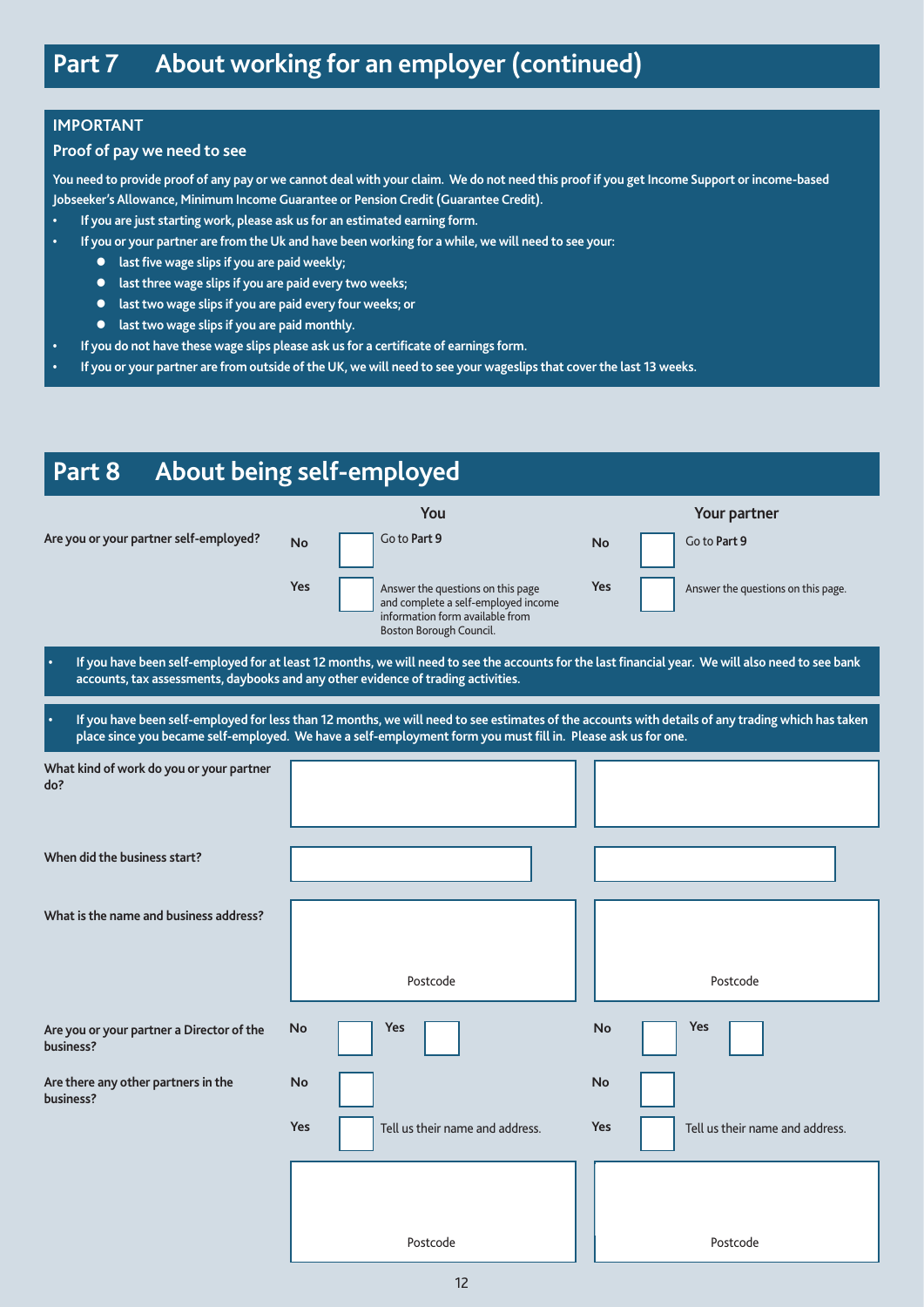# **Part 8 About being self-employed (continued)**

| How many hours a week do you or your<br>partner usually work?        |                                           |                                                  |
|----------------------------------------------------------------------|-------------------------------------------|--------------------------------------------------|
| Do you or your partner get a Business<br>start-up allowance?         | If yes, how much?<br>Yes<br><b>No</b>     | If yes, how much?<br>Yes<br>No                   |
|                                                                      | $\pmb{\mathit{f}}$                        | £                                                |
|                                                                      | How often?                                | How often?                                       |
|                                                                      | Every                                     | Every                                            |
|                                                                      | If yes,<br><b>No</b><br>Yes<br>how much?  | If yes,<br>Yes<br>No<br>how much?                |
|                                                                      | $\pmb{\mathsf{E}}$                        | £                                                |
|                                                                      | How often?                                | How often?                                       |
|                                                                      | Every                                     | Every                                            |
|                                                                      |                                           |                                                  |
| About any other work<br>Part 9                                       |                                           |                                                  |
|                                                                      | You                                       | Your partner                                     |
| Do you or your partner do any other<br>work?                         | Go to Part 10<br><b>No</b>                | Go to Part 10<br>No                              |
| This could be voluntary work, therapeutic<br>work or any other work. | Yes<br>Answer the questions on this page. | <b>Yes</b><br>Answer the questions on this page. |
| What other work do you or your partner<br>do?                        |                                           |                                                  |
|                                                                      |                                           |                                                  |
|                                                                      |                                           |                                                  |
| What is the name and address of the                                  |                                           |                                                  |
| person you or your partner do this work<br>for?                      |                                           |                                                  |
|                                                                      | Postcode                                  | Postcode                                         |
|                                                                      |                                           |                                                  |
| When did you or your partner start this<br>work?                     |                                           |                                                  |
| How many hours a week do you or your<br>partner usually work?        |                                           |                                                  |
| Do you or your partner get paid for this<br>work?                    | If yes, how much?<br>Yes<br>No            | Yes<br>No                                        |
|                                                                      | $\pmb{\mathit{f}}$                        | If yes, how much?<br>£                           |
|                                                                      | How often?                                | How often?                                       |
|                                                                      | Every                                     | Every                                            |

**We must see evidence of any earnings before we can decide how much benefit you can get.**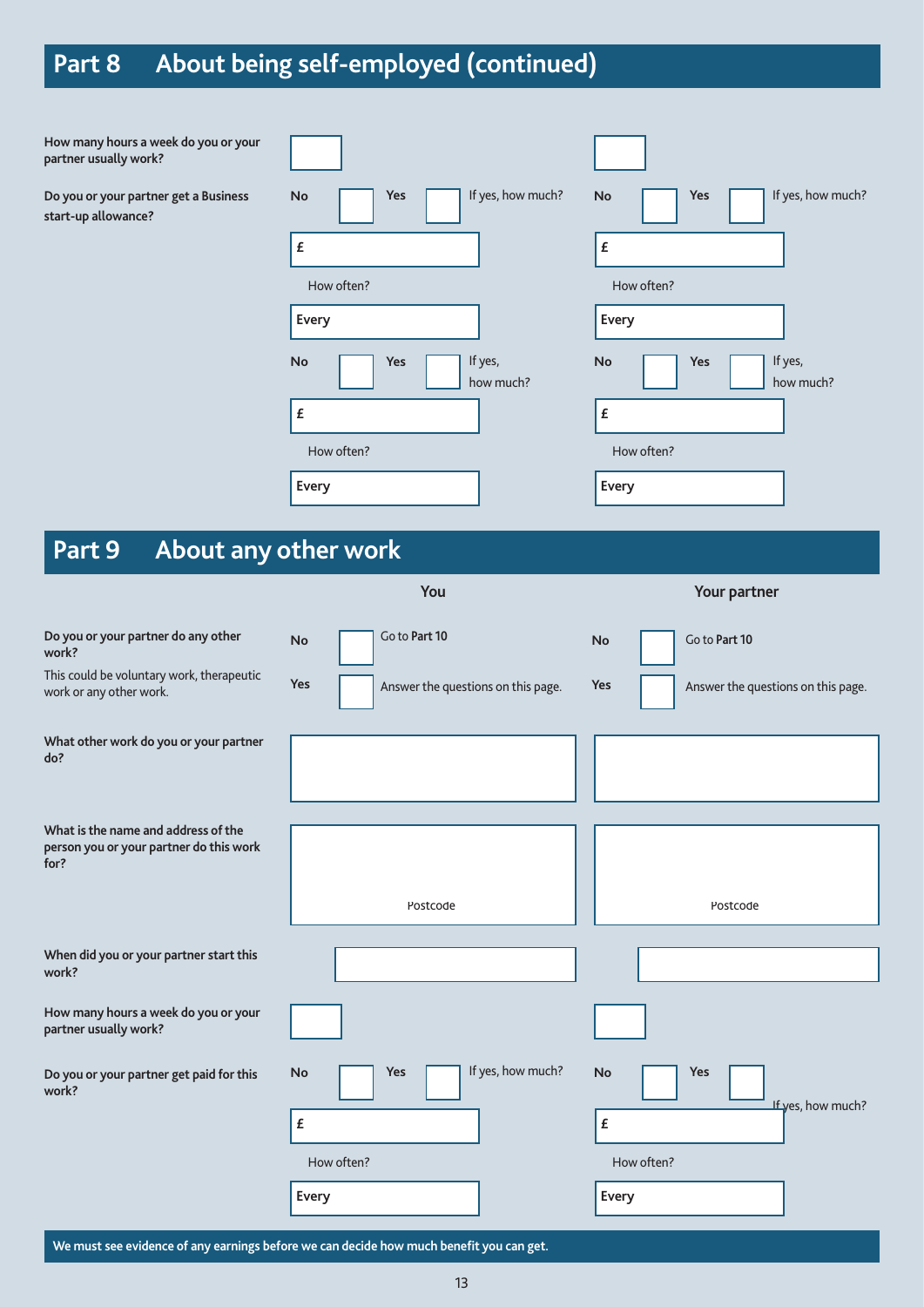### **Part 10 Capital**

**You must answer every question in this section unless you get Income Support, Jobseekers Allowance (income-based), Guarantee, Pension Credit (Guarantee Credit).** If you get any of these, go to Part 11.

You must tell us about all bank and building society accounts (even if overdrawn), shares, investment trusts, unit trusts, land, property, investments and other assets.

### **Bank and building society accounts**

**Do you or your partner have any bank or building society accounts (even if overdrawn)?**

**Yes**

**No**

Go to the next question below called 'Cash'.

Tell us about every account in the table. Read these notes first.

• **You must tell us about the balance in all accounts (held by you and your partner).**

• **Make sure the account has been brought up to date with the latest interest.**

• **We must be able to see the account number, your name and address on the documents you provide**

| Name of the bank or building<br>society | Account number | <b>Balance in account</b><br>£ | Name of account holder                                                                                               |
|-----------------------------------------|----------------|--------------------------------|----------------------------------------------------------------------------------------------------------------------|
|                                         |                |                                |                                                                                                                      |
|                                         |                |                                |                                                                                                                      |
|                                         |                |                                |                                                                                                                      |
|                                         |                |                                |                                                                                                                      |
|                                         |                |                                |                                                                                                                      |
|                                         |                |                                |                                                                                                                      |
|                                         |                |                                |                                                                                                                      |
|                                         |                |                                | PLEASE ENSURE YOU HAVE PROVIDED THE LAST 2 MONTHS (8 WEEKS)<br>BANK STATEMENTS UP TO THE DATE YOU FIRST CONTACTED US |

| Cash                                                        |           |                                                                                                                                   |                 |   |
|-------------------------------------------------------------|-----------|-----------------------------------------------------------------------------------------------------------------------------------|-----------------|---|
| Do you or your partner keep any of your<br>savings as cash? | <b>No</b> | Go to the next question below 'Premium Bonds'.                                                                                    |                 |   |
|                                                             | Yes       | Tell us how much you and your partner have in cash savings.                                                                       |                 |   |
|                                                             | You       |                                                                                                                                   | Your<br>Partner | £ |
| <b>Premium Bonds</b>                                        |           |                                                                                                                                   |                 |   |
| Do you or your partner keep any Premium                     | <b>No</b> | Go to the next question.                                                                                                          |                 |   |
| Bonds?                                                      | Yes       | Tell us how many you and your partner have.                                                                                       |                 |   |
|                                                             | You       | £                                                                                                                                 | Your<br>Partner | £ |
|                                                             |           | You must give us proof of the number of Premium Bonds held. (You must send us each certificate, not just the bond holder number). |                 |   |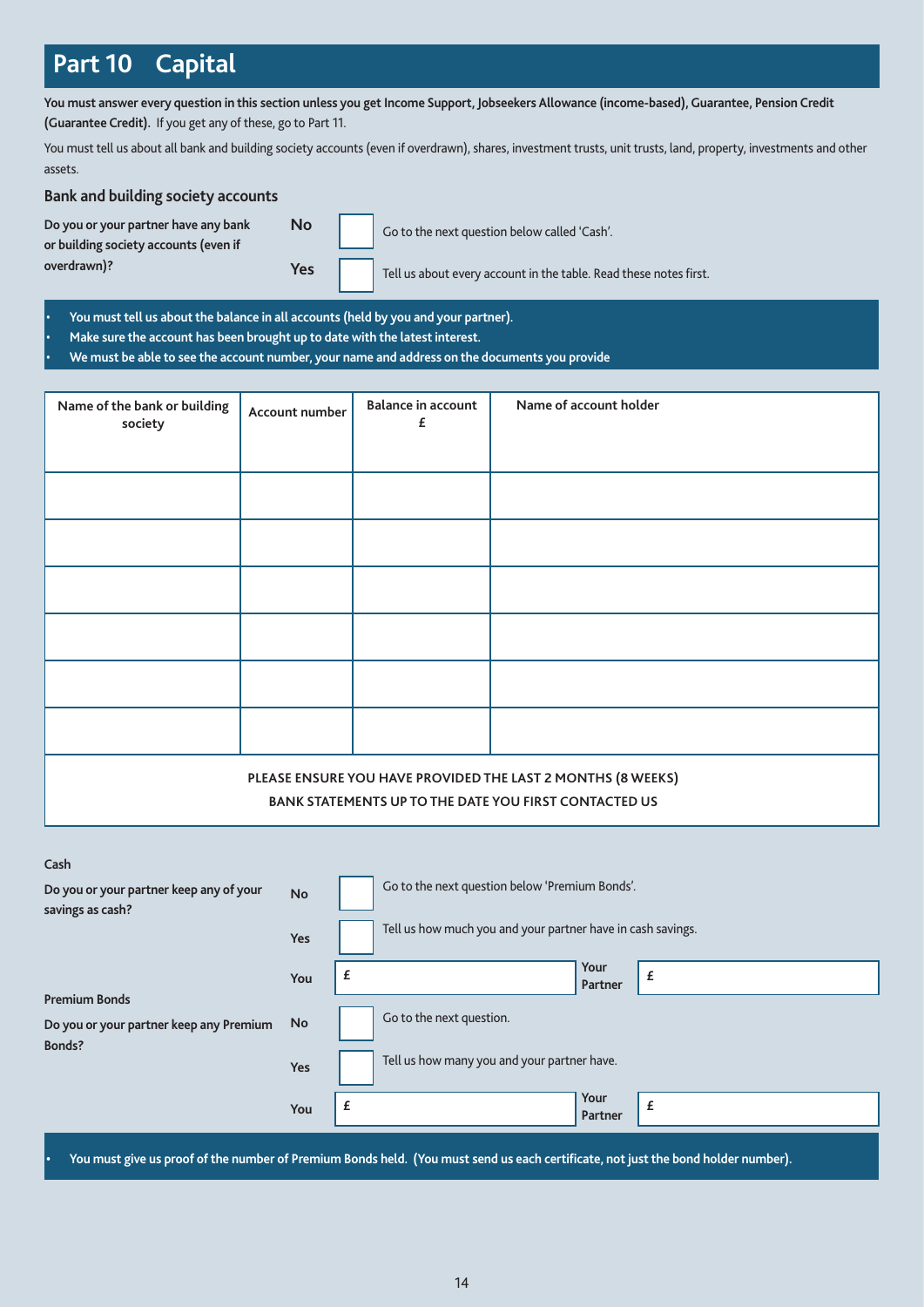## **Part 10 Capital –** continued

**National Savings Certificates**

**Do you or your partner have any National Savings Certificates?**

**No**

Go to the next question below 'Shares, unit trusts, investments trust...'.

Yes **Tell** Tell us how much you and your partner have in National Savings Certificates here.

| Certificate<br>issue<br>number | Number owned | Who do they belong to? | Have you provided<br>the proof we need? |
|--------------------------------|--------------|------------------------|-----------------------------------------|
|                                |              |                        | Yes<br>$\Box$ To follow                 |
|                                |              |                        | $\Box$ Yes<br>$\Box$ To follow          |
|                                |              |                        | Yes<br>$\Box$ To follow                 |

### **Shares, unit trusts, investment trusts, bonds, stocks, PEPs, ISAs**

**Do you or your partner have any shares, unit trusts, investment trusts, bonds, stocks, Personal Equity Plans (PEPs), Individual Savings Accounts (ISAs) or any bonds or stocks?**

**No This can include free shares, windfalls, inherited investments and other investments.**

| No  | Go to the next quest<br>and assets'. |
|-----|--------------------------------------|
| Yes | Tell us about it here                |

he next question below 'property or land and other investments ets'.

| . We need to see proof of your investments such as the latest statements, dividend mandates and certificates. |  |
|---------------------------------------------------------------------------------------------------------------|--|
| . Make sure the investment has been brought up to date with the latest interest credited to the account.      |  |
| $\cdot$ We can only accept original documents, not copies.                                                    |  |
|                                                                                                               |  |

| Name of the company, trust, or<br>investment | When were<br>they bought or<br>received | How many<br>shares or units<br>are owned | Whose name is the<br>investment in? (Yours, your<br>partner's both or any other<br>names | Have you provided<br>the proof we need? |
|----------------------------------------------|-----------------------------------------|------------------------------------------|------------------------------------------------------------------------------------------|-----------------------------------------|
|                                              |                                         |                                          |                                                                                          | Yes<br>$\Box$ To follow                 |
|                                              |                                         |                                          |                                                                                          | Yes<br>$\Box$ To follow                 |
|                                              |                                         |                                          |                                                                                          | Yes<br>$\Box$ To follow                 |
|                                              |                                         |                                          |                                                                                          | Yes<br><b>To follow</b>                 |

#### **Property or land and other investments and assets**

**Do you or your partner own or have any property, land, timeshare or interest in any other investments or assets in this country or abroad?**

| No<br>(Do not count the home you are claiming | Go to part 11.                                                                                                                                   |
|-----------------------------------------------|--------------------------------------------------------------------------------------------------------------------------------------------------|
| for.)<br>Yes                                  | Tell us about it here and complete a land and property valuation form available from Boston Borough<br>Council Revenues and Benefits department. |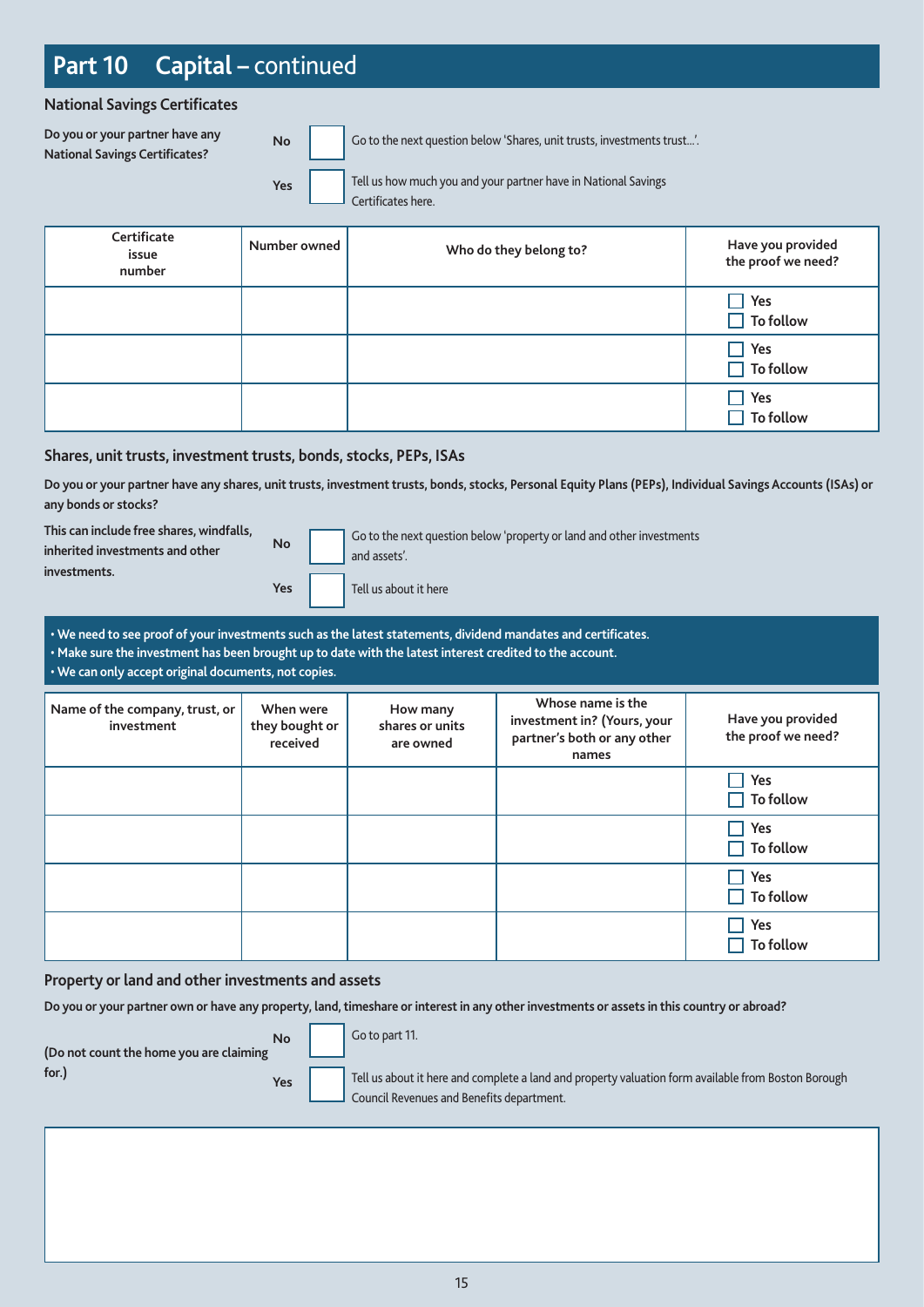# **Part 11 About rent**

| Do you rent your home?                                                                                                                                              | Go to Part 12<br>Answer all the questions in this<br>No<br>Yes<br>section.                                                                                                                                                                                                                                                                                                                                                                                                                              |
|---------------------------------------------------------------------------------------------------------------------------------------------------------------------|---------------------------------------------------------------------------------------------------------------------------------------------------------------------------------------------------------------------------------------------------------------------------------------------------------------------------------------------------------------------------------------------------------------------------------------------------------------------------------------------------------|
| Do you pay rent to Lincolnshire Housing<br>Partnership?                                                                                                             | Answer the<br>Go to Part 12<br>No<br><b>Yes</b><br>questions below                                                                                                                                                                                                                                                                                                                                                                                                                                      |
| How much is the rent for your home?                                                                                                                                 | £<br>Every<br>For example, every week/fortnight/four weeks/month)                                                                                                                                                                                                                                                                                                                                                                                                                                       |
| What date did your tenancy start?                                                                                                                                   |                                                                                                                                                                                                                                                                                                                                                                                                                                                                                                         |
| What is your landlord's name and<br>address?                                                                                                                        |                                                                                                                                                                                                                                                                                                                                                                                                                                                                                                         |
| By landlord we mean the person or<br>organisation who owns the property you<br>live in.                                                                             | Postcode<br>Telephone no.                                                                                                                                                                                                                                                                                                                                                                                                                                                                               |
|                                                                                                                                                                     |                                                                                                                                                                                                                                                                                                                                                                                                                                                                                                         |
| If your landlord has an agent, tell us their<br>full name and address.                                                                                              |                                                                                                                                                                                                                                                                                                                                                                                                                                                                                                         |
| By agent we mean the person or<br>organisation you actually pay your rent to.                                                                                       | Telephone no.<br>Postcode                                                                                                                                                                                                                                                                                                                                                                                                                                                                               |
| Sharing details with your landlord or agent                                                                                                                         |                                                                                                                                                                                                                                                                                                                                                                                                                                                                                                         |
| Do you agree that we can share<br>information about the progress of your<br>claim, and the result, with your landlord<br>or managing agent?                         | If you decide later that you do agree, just tell us in writing<br><b>No</b><br>Yes<br>Please sign below. This means we can tell your landlord or agent where your claim is up to. We<br>will NOT give your landlord or agent any information about:<br>- your personal or household circumstances<br>- your financial circumstances<br>I agree that the benefits service can share information about the progress of my claim, and the<br>result, with my landlord or managing agent.<br>Your signature |
| Are you, your partner, or any of you or<br>your partner's children related to your<br>landlord or agent, or to your landlord or                                     | If yes, what is the relationship?<br><b>No</b><br>Yes                                                                                                                                                                                                                                                                                                                                                                                                                                                   |
| agent's partner?<br>Related includes related through marriage,                                                                                                      | is my landlord or<br>agent's                                                                                                                                                                                                                                                                                                                                                                                                                                                                            |
| even if the marriage has ended. Some<br>examples are ex-wife, ex-husband, aunt,<br>brother, daughter, father, grandson,<br>grandmother, son-in-law or stepdaughter. |                                                                                                                                                                                                                                                                                                                                                                                                                                                                                                         |
| What sort of tenancy do you have?                                                                                                                                   |                                                                                                                                                                                                                                                                                                                                                                                                                                                                                                         |
| For example shorthold or assured tied rent.                                                                                                                         |                                                                                                                                                                                                                                                                                                                                                                                                                                                                                                         |
| How long is the tenancy for?                                                                                                                                        |                                                                                                                                                                                                                                                                                                                                                                                                                                                                                                         |
| For example, life, six months, etc.                                                                                                                                 |                                                                                                                                                                                                                                                                                                                                                                                                                                                                                                         |
| Are you living away from home at the<br>moment?                                                                                                                     | Tell us why you are not living at home.<br>No<br>Yes                                                                                                                                                                                                                                                                                                                                                                                                                                                    |
|                                                                                                                                                                     |                                                                                                                                                                                                                                                                                                                                                                                                                                                                                                         |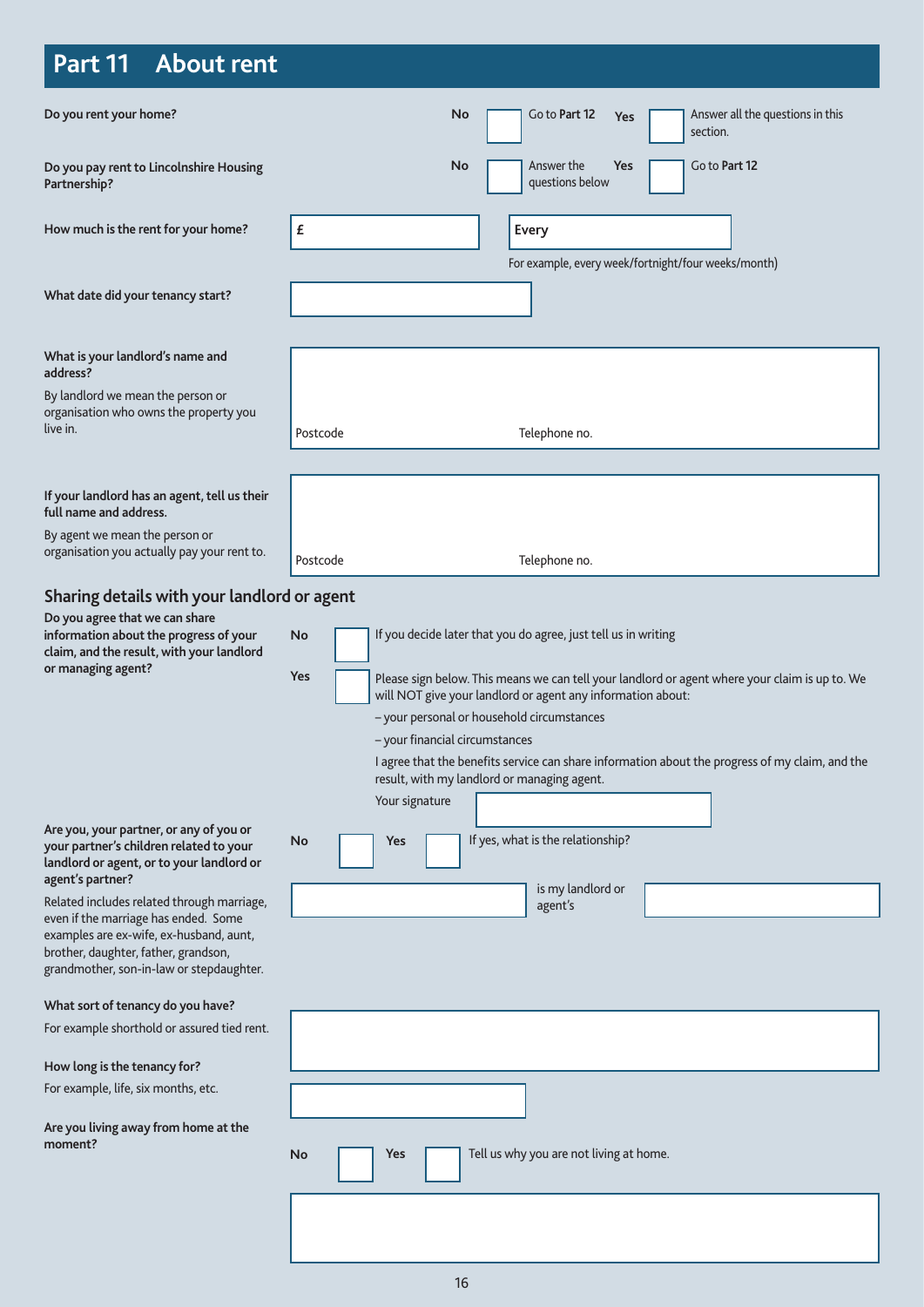# **Part 11 About rent (continued)**

|                                                                                     | When did you last live at home?     |     |  |                                                            |                                                                                                                                                   |  |
|-------------------------------------------------------------------------------------|-------------------------------------|-----|--|------------------------------------------------------------|---------------------------------------------------------------------------------------------------------------------------------------------------|--|
|                                                                                     |                                     |     |  |                                                            |                                                                                                                                                   |  |
|                                                                                     | When do you expect to go back home? |     |  |                                                            |                                                                                                                                                   |  |
|                                                                                     |                                     |     |  |                                                            |                                                                                                                                                   |  |
|                                                                                     |                                     |     |  | Tell us the address of where you are living at the moment. |                                                                                                                                                   |  |
|                                                                                     |                                     |     |  |                                                            |                                                                                                                                                   |  |
|                                                                                     |                                     |     |  |                                                            | Postcode                                                                                                                                          |  |
|                                                                                     |                                     |     |  | If your home has been sublet, tell us who lives there now. |                                                                                                                                                   |  |
|                                                                                     |                                     |     |  |                                                            |                                                                                                                                                   |  |
| Are you or your partner a director,<br>shareholder or employee of your<br>landlord? | No                                  | Yes |  |                                                            |                                                                                                                                                   |  |
| Have you or your partner owned your<br>current home in the last five years?         | No                                  | Yes |  |                                                            |                                                                                                                                                   |  |
| Does anyone else share the rent with you<br>and your partner?                       | <b>No</b>                           | Yes |  |                                                            | If yes, tell us their names and their relationship to you and your partner.                                                                       |  |
|                                                                                     |                                     |     |  |                                                            |                                                                                                                                                   |  |
|                                                                                     | How much of the rent do you pay?    |     |  |                                                            |                                                                                                                                                   |  |
|                                                                                     | £                                   |     |  | Every                                                      |                                                                                                                                                   |  |
|                                                                                     |                                     |     |  |                                                            | For example, every week/fortnight/four weeks/month)                                                                                               |  |
| Landlord enquiry form that your landlord will need to fill in.                      |                                     |     |  |                                                            | Before we can decide how much benefit you can get we must see your tenancy agreement. If you do not have a tenancy agreement you can ask us for a |  |
| Has your rent been registered as a fair<br>rent by a rent officer?                  | <b>No</b>                           | Yes |  |                                                            |                                                                                                                                                   |  |
| Are there any weeks when you do not<br>have to pay rent?                            | <b>No</b>                           | Yes |  | If yes, how many in a year?                                |                                                                                                                                                   |  |
| Are you behind with your rent?                                                      | No                                  | Yes |  | If yes, by how many weeks?                                 |                                                                                                                                                   |  |
| Does you rent include money for the<br>following?                                   | No                                  | Yes |  |                                                            |                                                                                                                                                   |  |
| Meals                                                                               | <b>No</b>                           | Yes |  | If yes, which meals<br>All<br>are included?                | <b>Breakfast</b><br>Evening                                                                                                                       |  |
| Water authority charges                                                             | No                                  | Yes |  |                                                            |                                                                                                                                                   |  |
| <b>Heating</b>                                                                      | No                                  | Yes |  |                                                            |                                                                                                                                                   |  |
| <b>Lighting</b>                                                                     | No                                  | Yes |  |                                                            |                                                                                                                                                   |  |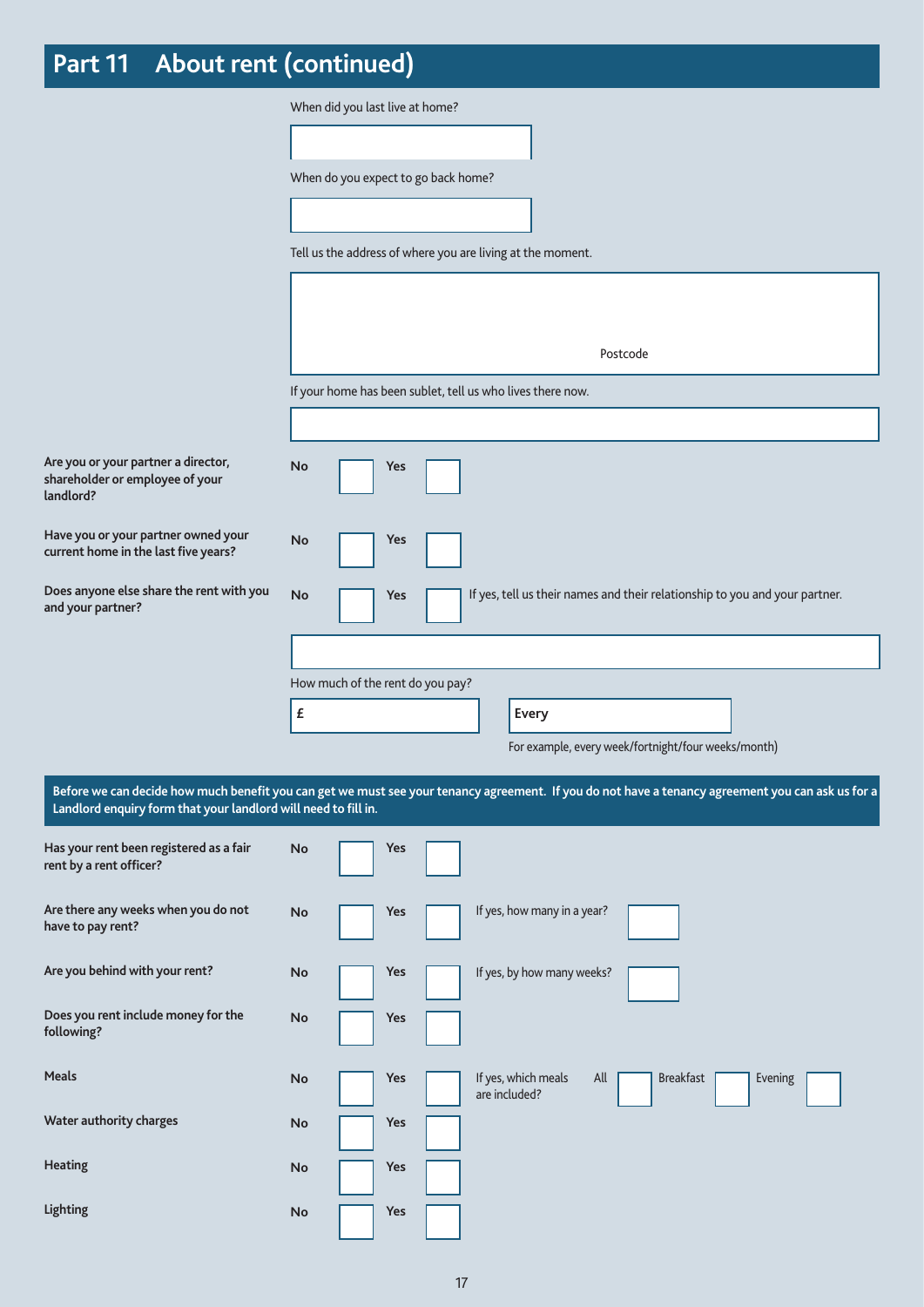# **Part 11 About rent (continued)**

| Hot water                                                                                      | No | Yes |                     |
|------------------------------------------------------------------------------------------------|----|-----|---------------------|
| <b>Fuel for cooking</b>                                                                        | No | Yes |                     |
| Is anything included or separate from your<br>rent that you have not already told us<br>about? | No | Yes | If yes, what is it? |
|                                                                                                |    |     |                     |

# **Part 12 About where you live**

**What sort of building do you live in?**

| Tick one box only.                                                   |                                 |                        |                                    |                                     |  |
|----------------------------------------------------------------------|---------------------------------|------------------------|------------------------------------|-------------------------------------|--|
| Detached house                                                       |                                 | Flat in a house        |                                    | Caravan, mobile home or houseboat   |  |
| Semi-detached house                                                  |                                 | Flat in a block        |                                    | Board and lodgings                  |  |
| <b>Terraced house</b>                                                |                                 | Flat over a shop       |                                    | Hotel                               |  |
| Maisonette                                                           |                                 | <b>Bedsit or rooms</b> |                                    | Residential nursing home            |  |
| Bungalow                                                             | Hostel                          |                        |                                    | Residential care home               |  |
| Detached bungalow                                                    |                                 |                        |                                    |                                     |  |
| Other (please specify what)                                          |                                 |                        |                                    |                                     |  |
| Has your home been built or adapted for<br>people with disabilities? | <b>No</b>                       | <b>Yes</b>             |                                    |                                     |  |
| How many rooms are there in the<br>building?                         | In the whole<br><b>Building</b> |                        | Just for you and<br>your household | That you share with<br>other people |  |
| Living rooms                                                         |                                 |                        |                                    |                                     |  |
| Bedsitting room                                                      |                                 |                        |                                    |                                     |  |
| <b>Bedrooms</b>                                                      |                                 |                        |                                    |                                     |  |
| Bathrooms or shower rooms                                            |                                 |                        |                                    |                                     |  |
| Separate toilets                                                     |                                 |                        |                                    |                                     |  |
| Kitchens                                                             |                                 |                        |                                    |                                     |  |
| Other rooms                                                          |                                 |                        |                                    |                                     |  |
|                                                                      |                                 |                        |                                    |                                     |  |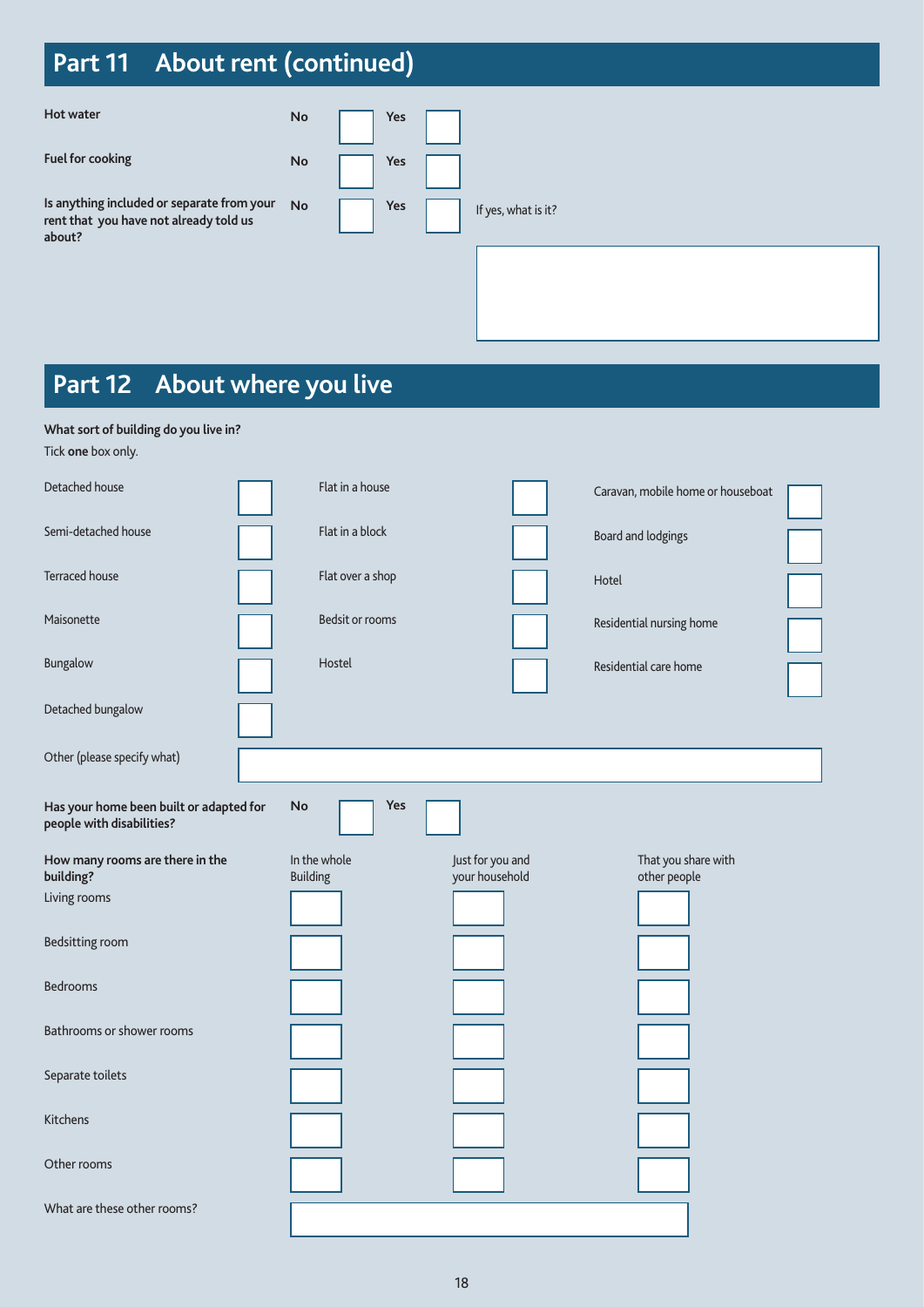## **Part 12 About where you live (continued)**

| Do you have a bedroom which is used<br>overnight by someone who cares for you<br>or your partner but does not live at your | <b>No</b> | <b>Yes</b> | If yes, what is their name<br>and address? |          |
|----------------------------------------------------------------------------------------------------------------------------|-----------|------------|--------------------------------------------|----------|
| address?                                                                                                                   |           |            |                                            |          |
|                                                                                                                            |           |            |                                            | Postcode |
| Do you have a main home somewhere<br>else?                                                                                 | <b>No</b> | <b>Yes</b> | If yes, what is the address?               |          |
| If your main home is somewhere else in the<br>UK or abroad, tick Yes, even if you do not                                   |           |            |                                            |          |
| pay rent for it.                                                                                                           |           |            |                                            | Postcode |
| Do you use your home for business<br>purposes?                                                                             | <b>No</b> | Yes        |                                            |          |
| Anything else you need to tell us<br>Part 13                                                                               |           |            |                                            |          |

Use this box below to tell us anything else you think we should know about. Use separate sheet of paper and attach it to this form if you need to.

**If you are sending separate sheets of paper with this form, tell us how many.**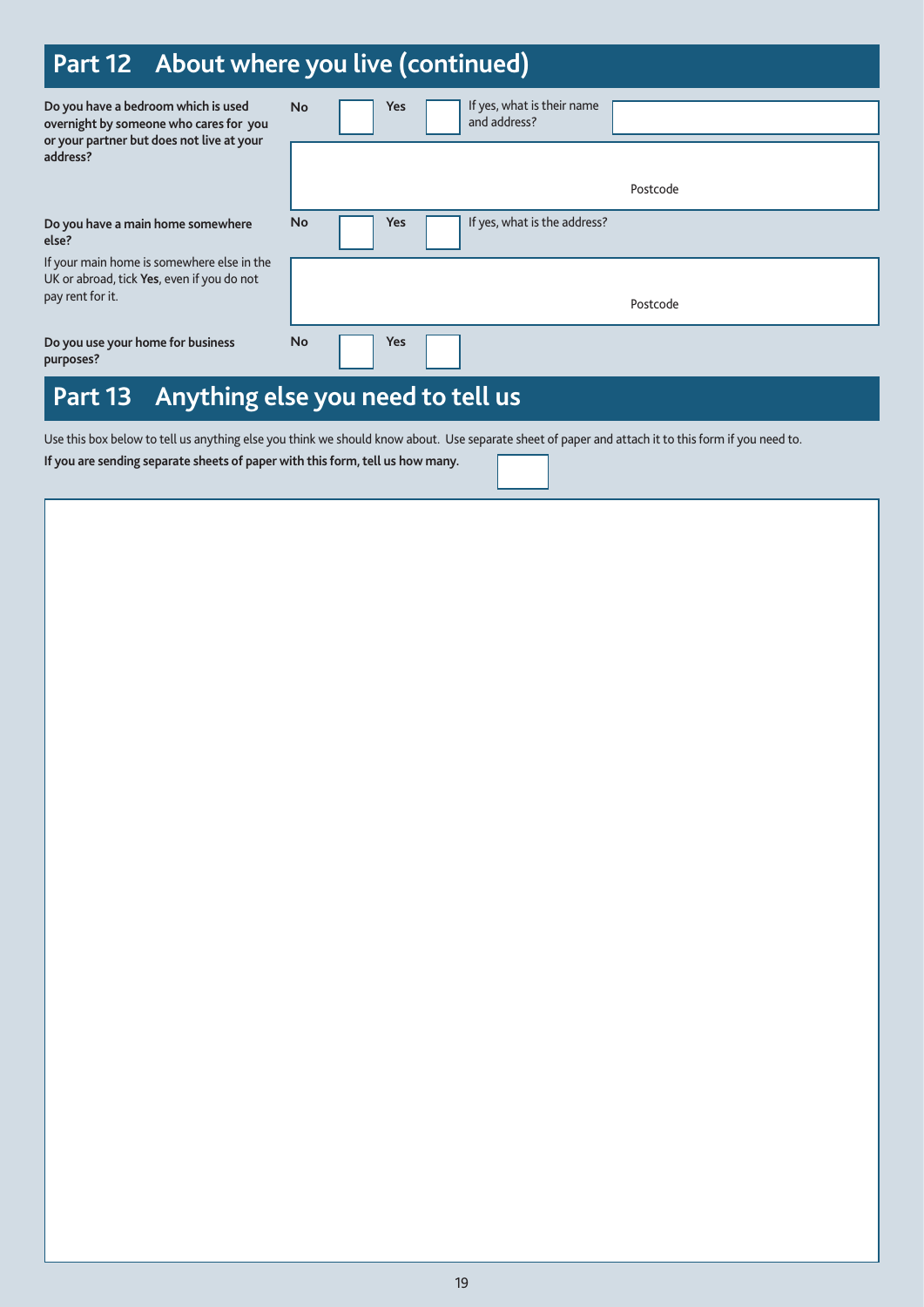## **Part 14 Backdating**

We can usually award benefit from the Monday after the day we get your claim. Sometimes, we can pay benefit from an earlier date if you have a good reason for not claiming earlier. If you want us to consider paying your benefit from an earlier date, tell us when you want benefit from and why you did not claim before. We are only able to backdate claims for up to one month for working age claimants, and up to three months for pensionable age claimants.

Tell us the date you want to claim benefit from.

Tell us all the reasons why you could not claim before today.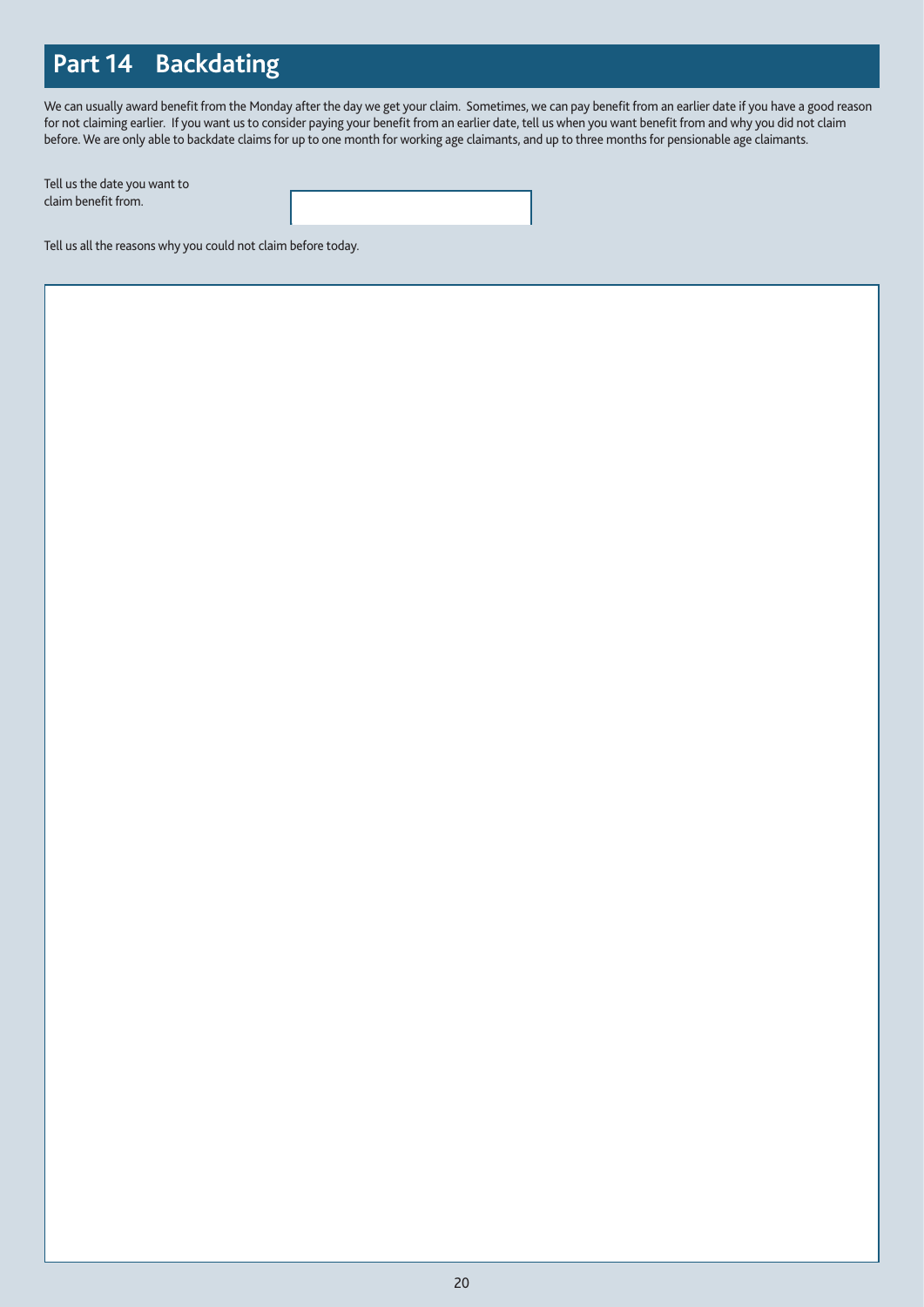### **Part 15 How we will pay your Housing Benefit if you qualify**

### **Paying you**

The Local Housing Allowance (LHA) rules mean we must normally pay your benefit to you, not your landlord. You must make arrangements to pay your rent to your landlord yourself. We make payments in arrears (in other words, at the end of the period they are for). This will be every four weeks.

We will pay your benefit into **your bank or building society account**. This is the safest and easiest way to receive your benefit.

1. Please fill in your bank or building society details in the box below. We **can't** pay your benefit into a post office card account.

#### **Your bank or building society details**

| Postcode:<br><u> 1980 - Johann John Stone, market fan it ferstjer fan it ferstjer fan it ferstjer fan it ferstjer fan it ferstj</u> |
|-------------------------------------------------------------------------------------------------------------------------------------|
| Name account is in (as on your statement):                                                                                          |
|                                                                                                                                     |
| Roll number (if a building society): ________________                                                                               |
|                                                                                                                                     |
|                                                                                                                                     |
| Account number:<br>the control of the control of the control of the                                                                 |
| Branch sort code:                                                                                                                   |

#### **Please note:**

We can't pay **you** if you owe your landlord at least eight weeks' rent. We must pay your landlord.

In some circumstances, we may decide to make the first payment to your landlord. We will also write to your landlord to tell them we are making the first payment to them. After this we will pay you.

If you do not already have a bank account, you will need to open one. We can give you advice about this. If you think you may need help managing your benefit and paying your rent to your landlord, we can give you details of where to get advice.

We can only pay your Housing Benefit straight to your landlord in the situations below. If any of these apply, please tick the box and give any details we ask for. We can only pay benefit straight to landlords every four weeks, not every two weeks.

- Your landlord is a **housing association** registered with the Homes and Communities Agency.
- You live in **board and lodging, hostel** or **supported** accommodation
- You have **difficulty managing your finances** or you are **unlikely to pay your rent**

If you will not be able to pay your rent to your landlord because you cannot manage your own money, we can decide to pay your landlord. We may do this if you have:

– a learning difference or a medical condition that affects how you manage your day-to-day affairs

- an addiction to drugs, alcohol or gambling
- any other problems that affect your ability to deal with your finances

Tick the box below and give the extra details to ask us to pay your landlord. You **must** tell us why you cannot deal with your finances. We **will not** pay your benefit to your landlord if your only reason is that you have no bank account.

Make sure you have given us your daytime phone number in **part 1** of the form on page 1 in case we need more information. If you have a support worker who helps you, please give us their details in the form as this may help us to deal with your claim more quickly.

Tick here if you want us to pay your landlord.

I have difficulty managing finances. I will not be able to pay my rent to my landlord because:

benefit straight to your landlord if so.

Tick if you owe more than eight weeks rent and say how much you owe.

– You owe more than eight weeks rent. We must pay your



### **Paying straight to your landlord instead**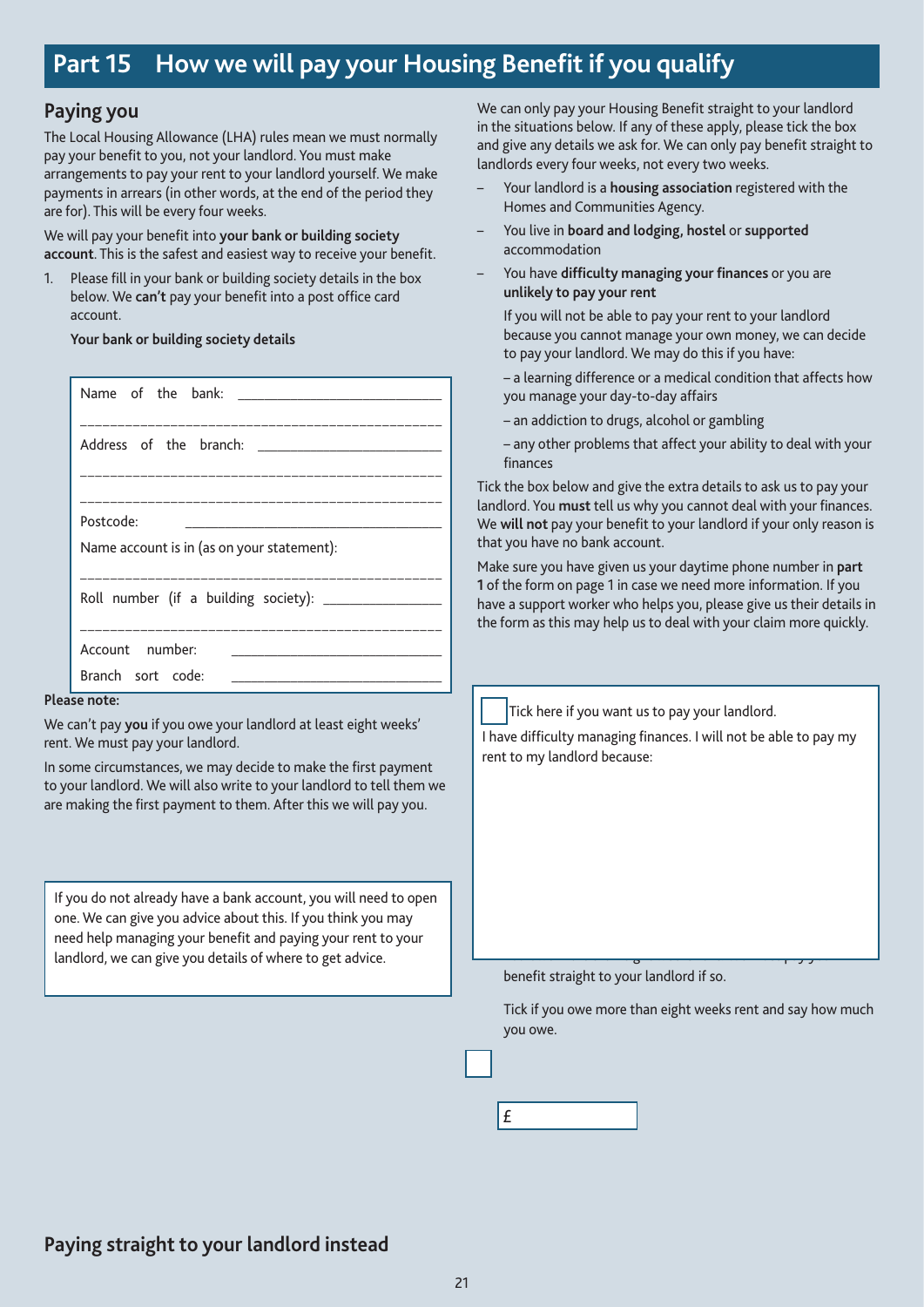## **Part 16 Declaration**

Even if someone else has partly or fully filled in this form for you, you MUST sign this declaration if you can. If you have a partner it would be helpful if they sign below to confirm that all the details about them are correct.

Please read this declaration carefully before you sign and date it.

I understand the following

• If I give information that is incorrect you may take action against me. This may include court action.

• You will use the information I have provided to process my claim/application for Housing Benefit and/or Council Tax Support or to assess any discount or grant for council services. You may check the information with other sources as the law allows.

• You may use my information as detailed in the Privacy Notice on page one.

I must let the council's benefit section know immediately in writing about any change in my circumstances or the circumstances of anyone living with me which might affect my claim/application. If I do not you may take action against me. This may include court action.

For Housing Benefit I must notify the change of circumstances within 1 calendar month of the date the change occurred.

For Council Tax Support I must notify the change of circumstances within 21 days of the date the change occurred. Failure to do so may incur a penalty of £70 which may be added to my council tax account.

The change must be notified to the designated office, Boston Borough Council, Housing Benefit and Council Tax Support Office, Municipal Buildings, West Street, Boston, Lincolnshire, PE21 8QR.

I declare that this is my claim for Housing benefit and/or Council Tax Support and that the information I have given on this form is correct and complete to the best of my knowledge. I authorise the council to make any necessary enquiries to check that the information is true and correct. I have read and understood this declaration and my responsibilities in reporting any changes in my circumstances to the council.

| Signature of person making the claim/application |  |  |  |  |  |
|--------------------------------------------------|--|--|--|--|--|
|                                                  |  |  |  |  |  |
|                                                  |  |  |  |  |  |
|                                                  |  |  |  |  |  |
| Date                                             |  |  |  |  |  |
|                                                  |  |  |  |  |  |
| Partner's signature                              |  |  |  |  |  |
|                                                  |  |  |  |  |  |
|                                                  |  |  |  |  |  |
|                                                  |  |  |  |  |  |
| Date                                             |  |  |  |  |  |
|                                                  |  |  |  |  |  |

**If this form has been partly or fully filled in by someone who is not the person making the claim/application, please tell us why you are filling in this form for the person claiming/applying.**

| As far as possible, I have confirmed with the person making the application that the answers I have written on this form are correct. If I am making this<br>claim/application on behalf of the above person, I understand that I am liable for what I have written on the form and accept that the declaration applies |
|-------------------------------------------------------------------------------------------------------------------------------------------------------------------------------------------------------------------------------------------------------------------------------------------------------------------------|
| to me.                                                                                                                                                                                                                                                                                                                  |

| Name of the person who filled in the form                   |  |
|-------------------------------------------------------------|--|
| Signature of the person                                     |  |
| Relationship to the person making the claim/<br>application |  |
| <b>Date</b>                                                 |  |
| Telephone                                                   |  |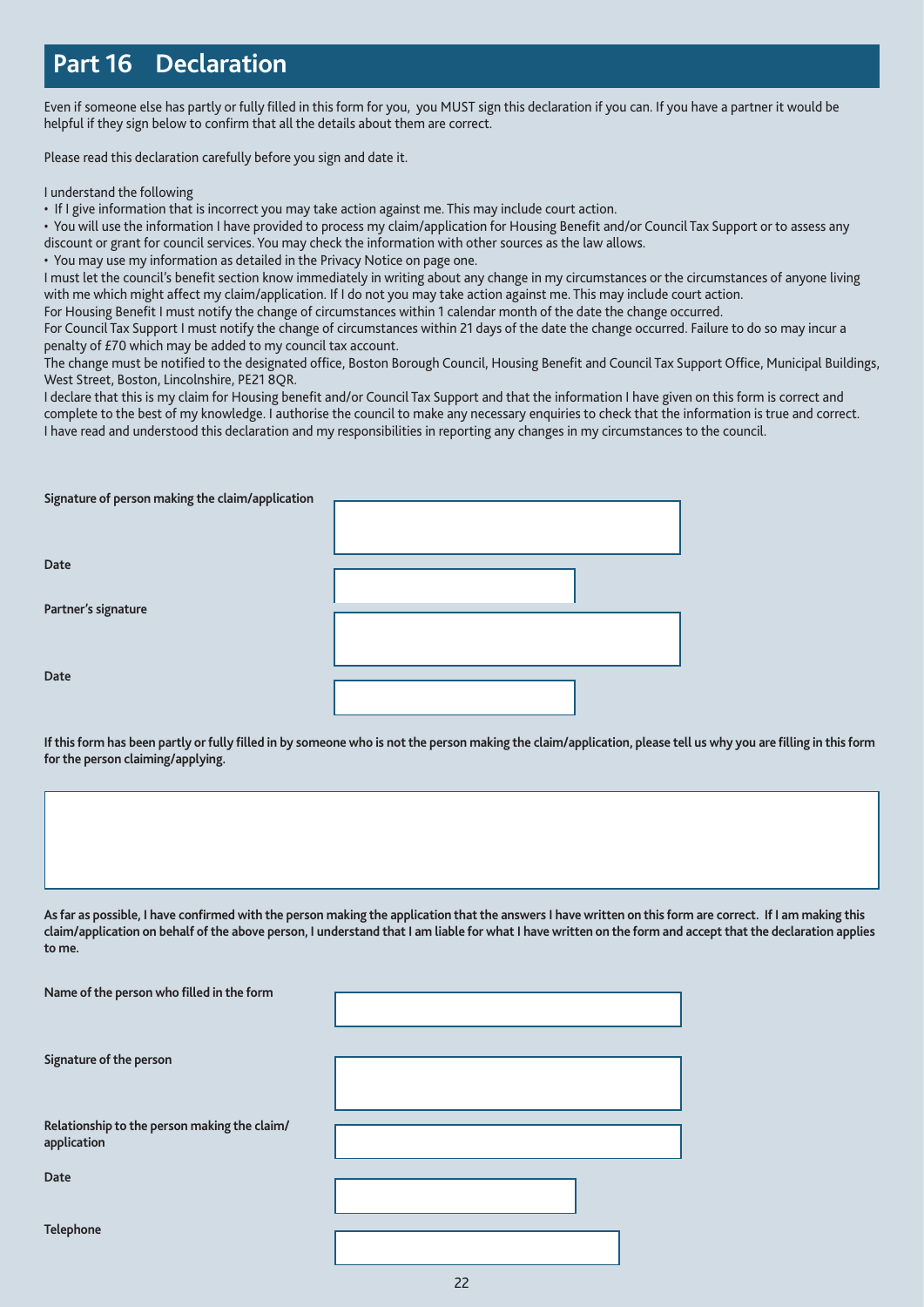### **Change in circumstances**

**You need to report any changes in circumstances to us, these changes can include:** 

- **Your Income Support, Jobseeker's or Universal Credit ending**
- **Starting or stopping work**
- **Increases or decreases in your regular earnings**
- **Tax Credits, stopping, starting, increasing or decreasing**
- **Other Social Security benefits stopping, starting, increasing or decreasing**
- **Changes in maintenance being received**
- **Inheriting or receiving any land, property, investments, assets or other capital (over £250)**
- **Winning the Lottery, the pools or other cash prizes (Over £250)**
- **Moving address**
- **A partner moving in or moving out**
- **A dependent child joining or leaving your household or a newborn child**
- **Increases or decreases in any unearned income**
- **Private tenants, boarders, lodgers and housing association tenants must notify changes to the rent (for example rent Increases or** 
	- **decreases)**
- **Dependent children leaving education to start work**
- **Pension payments starting, stopping, increasing or decreasing**
- **Death of claimant, partner or children included in the claim**
- **Other people living in your home who join, or leave your home**
- **Changes in the circumstances of other people (non-dependants) living in your home (including changes In their income).**
- **And any other change in your circumstance that is not mentioned above**

**Once you claim housing and council tax benefit you are responsible for notifying any change in circumstances that could affect the information originally provided on your claim form. It could affect the amount of benefit granted.**